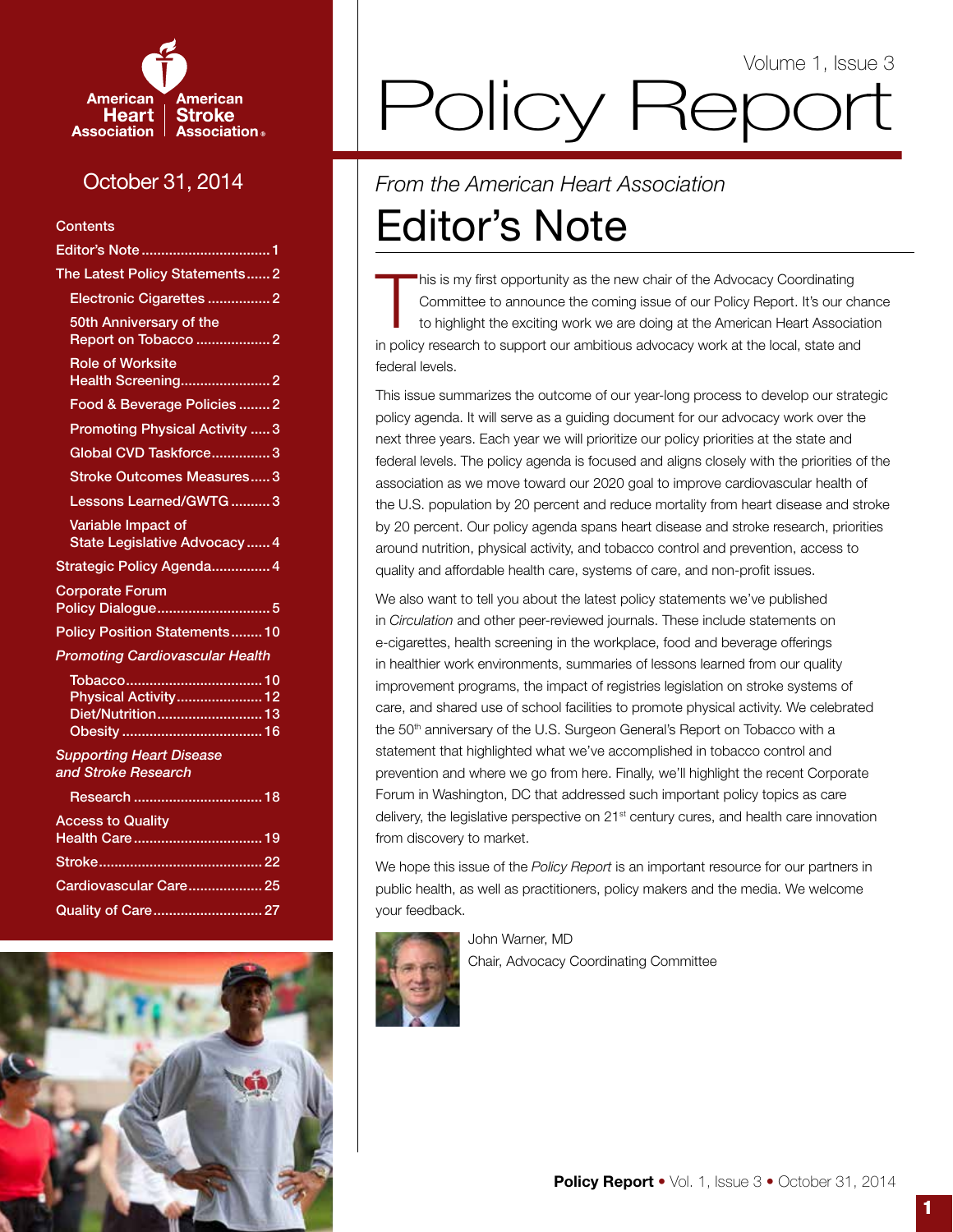# The Latest Policy Statements

# Electronic cigarettes: A policy statement from the American Heart Association

Aruni Bhatnagar, PhD, FAHA, Chair; Laurie P. Whitsel, PhD; Kurt M. Ribisl, PhD; Chris Bullen, MBChB, PhD; Frank Chaloupka, PhD; Mariann R. Piano, PhD; Rose Marie Robertson, MD, FAHA; Timothy McAuley, PhD; David Goff, MD, PhD, FAHA; Neal Benowitz, MD. *Circulation*. August 25, 2014.

This paper reviews the latest science about electronic cigarettes (also called electronic nicotine delivery systems or ENDS), the newest class of products entering the tobacco control landscape. It gives an overview on design, operations, constituents, toxicology, safety, user profiles, public health, youth access, impact as a cessation aid and secondhand exposure. Based on the current evidence, we provide policy recommendations in key areas of tobacco control such as clean indoor air laws, taxation, regulation, preventing youth access, marketing and advertising to youth, counseling for cessation, surveillance and defining e-cigarettes in state law. The paper concludes by outlining a future research agenda to further our understanding of this emerging area of tobacco control and the impact of e-cigarettes on public health.

*http://circ.ahajournals.org/content/130/16/1418*

# The 50th Anniversary of the US Surgeon General's Report on Tobacco: What We've Accomplished and Where We Go From Here: A Presidential Advisory From the American Heart Association

Elliott Antman, MD, FAHA, Donna Arnett, PhD, FAHA, Mariell Jessup, MD, FAHA, Chris Sherwin. *Circulation,* January 2014.

January 11, 2014, marked the 50<sup>th</sup> anniversary of one of the most significant milestones in our nation's public health. U.S. Surgeon General Dr. Luther Terry courageously released the first Surgeon General's Report on Smoking and Health.This landmark report transformed the way Americans viewed tobacco and was the beginning of a decades-long decline in tobacco use. This paper celebrates this important anniversary by summarizing the substantial progress that has been made since 1964 in reducing the toll of tobacco in America, but also notes the considerable work yet to be accomplished.

*http://jaha.ahajournals.org/content/3/1/e000740*

# The Role of Worksite Health Screening: A Policy Statement from the American Heart Association

Ross Arena, Donna K. Arnett, Paul E. Terry, Suihui Li, Fikry Isaac, Lori Mosca, Lynne Braun, William H. Roach, Jr, Russell R. Pate, Eduardo Sanchez, Mercedes Carnethon and Laurie P. Whitsel. *Circulation*. July 10, 2014.

This statement summarizes overarching considerations for worksite health screening regarding privacy, adherence to clinical guidelines on the frequency of screenings, the types of screenings that should be done by employers and health plans, the regulatory environment at the state and federal levels and other logistical concerns. It reinforces that health screenings should not be done as a stand-alone initiative but in coordination with comprehensive

workplace health promotion and an organizational commitment to a culture of health. The statement provides guidance to employers with particular attention to implications for subsequent health and wellness programming in the context of a rapidly changing US healthcare landscape.

*http://circ.ahajournals.org/content/130/8/719*

# Food-and-beverage environment and procurement policies for healthier work environments.

Christopher Gardner, PhD, Laurie P. Whitsel, PhD, Anne Thorndike, MD, Mary M. Marrow, JD, Jennifer J. Otten, PhD, Gary D. Foster, PhD, JoAnn S. Carson, PhD and Rachel K. Johnson, Ph. *Nutrition Reviews*. 2014. 72(6):390-410.

The importance of creating healthier work environments by providing healthy foods and beverages in worksite cafeterias, through on-site vending machines and at meetings and conferences is drawing increasing attention. Large employers, federal and state governments, and hospital systems are significant purchasers and providers of food and beverages. The American Heart Association, federal government and other organizations have created procurement standards to guide healthy purchasing by these entities. There is a need to review how procurement standards are currently implemented, to identify important minimum criteria for evaluating health and purchasing outcomes, and to recognize significant barriers and challenges to implementation, along with success stories.

The purpose of this policy paper is to describe the role of foodand-beverage environment and procurement policy standards in creating healthier worksite environments; to review recently created national model standards; to identify elements across the standards that are important to consider for incorporation into policies; and to delineate issues to address as standards are implemented across the country.

 *http://onlinelibrary.wiley.com/doi/10.1111/nure.12116/abstract*

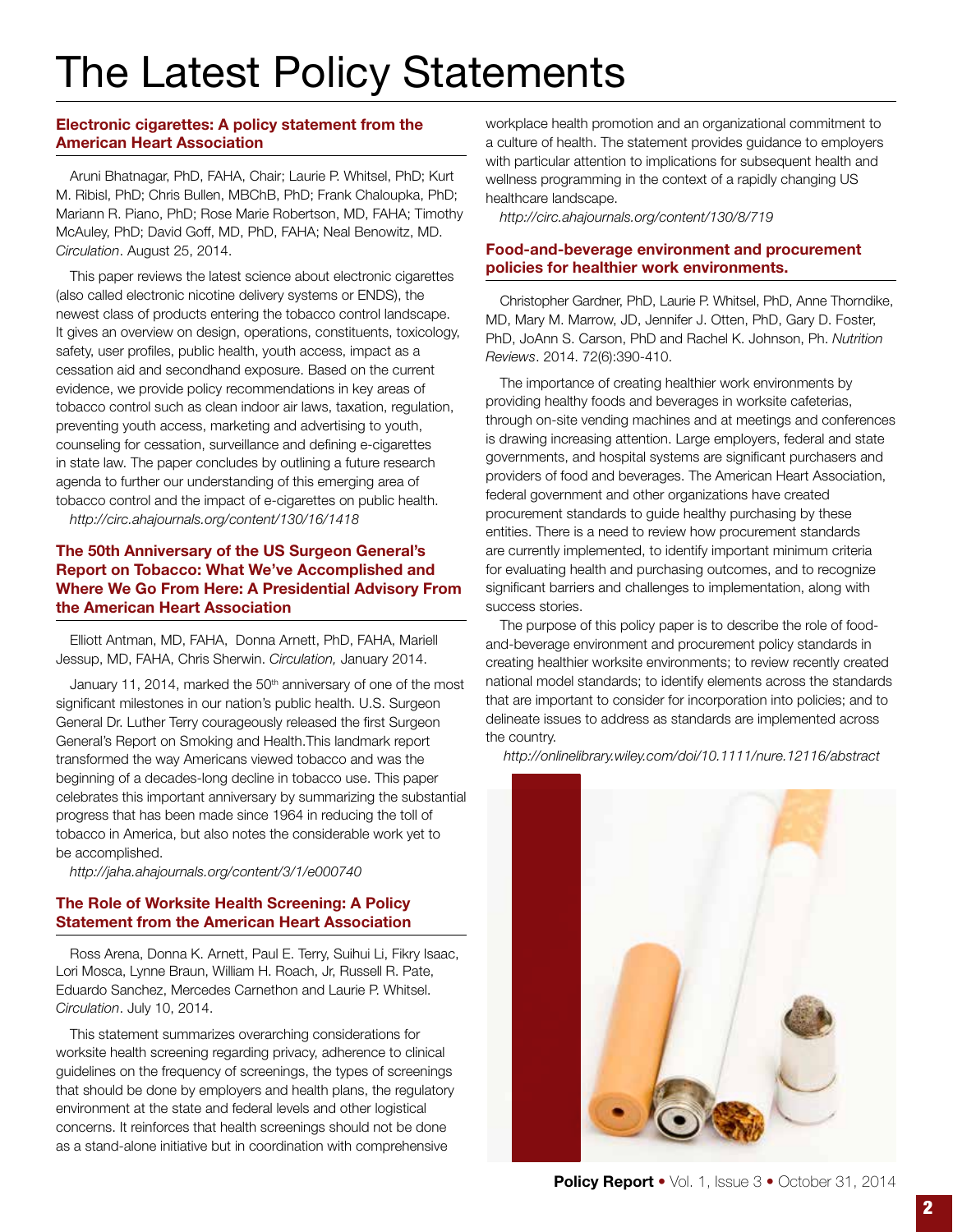# Promoting Physical Activity through the Shared Use of School Recreational Spaces: A Policy Statement From the American Heart Association

Deborah R. Young, John O. Spengler, Natasha Frost, Kelly R. Evenson, Jeffrey M. Vincent, Laurie Whitsel. *American Journal of Public Health*: September 2014, Vol. 104, No. 9, pp. 1583-1588. AJPH.2013.301461.

Most Americans are not sufficiently physically active, even though regular physical activity improves health and reduces the risk of many chronic diseases. Those living in rural, non-white, and lower-income communities often have insufficient access to places to be active, which can contribute to their lower level of physical activity. The shared use of school recreational facilities can provide safe and affordable places for communities. Studies suggest that challenges to shared use include additional cost, liability protection, communication among constituencies interested in sharing space, and decision-making about scheduling and space allocation. This American Heart Association policy statement provides recommendations for federal, state and local decisionmakers to support and expand opportunities for physical activity in communities through the shared use of school spaces.

*http://ajph.aphapublications.org/doi/abs/10.2105/*

# Sustainable Development Goals and the Future of Cardiovascular Health: A Statement from the Global Cardiovascular Disease Taskforce

William A. Zoghbi, MD, Tony Duncan, (Chairs), Elliot Antman, MD, Marcia Barbosa, Beatriz Champagne, PhD, Deborah Chen, PhD, Prof Habib Gamra, John G. Harold, MD, Staffan Josephson, PhD, Michel Komajda, MD, Susanne Logstrup, Bongani M. Mayosi, Jeremiah Mwangi, Johanna Ralston, Ralph L. Sacco, MD, K.H. Sim, Sidney C. Smith Jr., MD, Panos E. Vardas, MD, PhD, Prof. David A. Wood. *Journal of the American Heart Association*. September 22, 2014.

The Global Cardiovascular Disease Taskforce is an amalgamation of experts representing the global cardiovascular disease community. "Sustainable Development Goals and the Future of Cardiovascular Health" is a call to the United Nations and the cardiovascular disease community to continue the progress made in addressing non-communicable diseases. The taskforce acknowledges the substantial successes in reigning in the spread of cardiovascular disease since the dawning of the new millennium, which includes the establishment of a Global Action Plan and target parameters such as a 25 percent reduction in worldwide cardiovascular disease mortality by 2025.

This proposal was specifically timed to coincide with the United Nations update of the Sustainable Development Goals for 2015 and beyond. We have an unprecedented opportunity to convince international bodies to devote appropriate resources to curb the rise of non-communicable diseases and address the global spread of cardiovascular disease and stroke and their associated health risk factors. Given that cardiovascular disease causes more deaths annually than communicable diseases, the taskforce is hoping the United Nations will reorganize its priorities when considering its new global policy agenda for the future.

*http://jaha.ahajournals.org/content/3/5/e000504.full.pdf*

# Stroke Outcomes Measures Must Be Appropriately Risk Adjusted To Ensure Quality Care of Patients: A Presidential Advisory From the American Heart Association/American Stroke Association

Gregg C. Fonarow, MD, FAHA, Chair, Mark J. Alberts, MD, FAHA, Joseph P. Broderick, MD, FAHA, Edward C. Jauch, MD, FAHA, Dawn O. Kleindorfer, MD, FAHA, Jeffrey L. Saver, MD, FAHA, Penelope Solis, JD, Robert Suter, DO, MHA and Lee H. Schwamm, MD, FAHA

As part of its commitment to promote high-quality, evidencebased care for cardiovascular and stroke patients, the American Heart Association/American Stroke Association fully supports the development of properly risk-adjusted outcome measures for stroke. To accurately assess and report hospital-level outcomes, adequate risk adjustment for case mix is essential. During the development of the Centers for Medicare & Medicaid Services 30-day stroke mortality and 30-day stroke readmission measures, concerns were expressed that these measures were not adequately designed because they do not include a valid initial stroke severity measure, such as the National Institutes of Health Stroke Scale (NIHSS). As currently constructed, therefore, these outcome measures may be prone to mischaracterizing the quality of stroke care being delivered by hospitals and may ultimately harm acute ischemic stroke patients. This paper lays out the concerns raised by the American Heart Association/American Stroke Association and offers alternate approaches to more accurately measuring the quality of care delivered to patients with ischemic stroke.

*http://stroke.ahajournals.org/content/45/5/1589*

# Synthesizing Lessons Learned From Get With The Guidelines: The Value of Disease-Based Registries in Improving Quality and Outcomes

A. Gray Ellrodt, MD, Gregg C. Fonarow, MD, FACC, FAHA, Lee H. Schwamm, MD, FAHA, Nancy Albert, PhD, CCNS, CHFN, CCRN, NE-BC, FAHA, FCCM, Deepak L. Bhatt, MD, MPH, FACC, FAHA, FSCAI, Christopher Cannon, MD , Adrian F. Hernandez, MD, MHS, Mark A. Hlatky, MD, Russell V. Luepker, MD, MS, Pamela N. Peterson, MD, MSPH, FACC, Mat Reeves, BVSc, PhD, Eric Edward Smith, MD, MPH, FRCPC, FAHA

In 2000, having developed a leadership role in translating cardiovascular science into internationally respected guidelines, the American Heart Association/American Stroke Association created a comprehensive suite of programs called Get With The Guidelines (GWTG). Using the best evidence from the latest American College of Cardiology/AHA/ASA guidelines as its foundation, GWTG was created on the premise that a rigorous approach to translating guidelines into clinical practice was needed to give the maximum benefit for patients with cardiovascular disease and those at risk.

In addition to the support of program staff for participating hospitals to implement these guidelines, the association also developed sophisticated clinical databases, or registries, through which hospitals and physicians collect information in real time for assessment of quality, regional and national benchmarking, national recognition and the generation of new science. From the four GWTG disease-specific registries, more than 200 articles have been published in peer-reviewed journals, documenting the program's impact in several domains.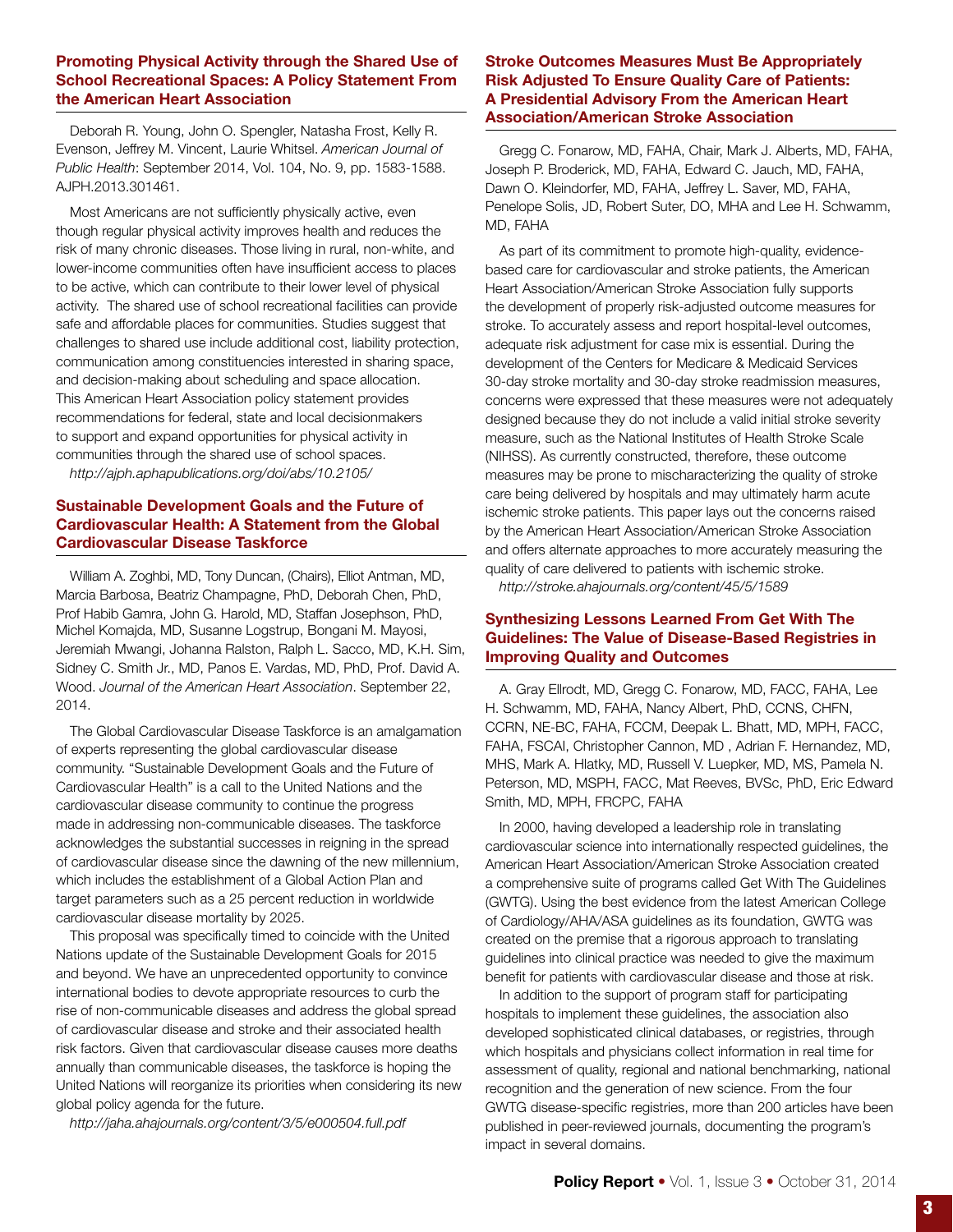This paper highlights the lessons learned from the GWTG program and elucidates their policy implications in four distinct sections: 1) the program's association with a substantial improvement in quality of care over a broad range of cardiovascular conditions in multiple settings; 2) GWTG's ability to generate new knowledge, identify areas for future quality improvement efforts and measure, reduce racial and gender disparities and determine the safety and effectiveness of therapies applied in routine practice; 3) GWTG's contribution to increasing the value of healthcare for our hospitals, payers, and our patients; and 4) demonstration of how linking GWTG's clinical database with administrative data (e.g. Medicare fee-for-service claims data) fosters real world clinical effectiveness research (CER). The final two sections address the limitations of GWTG and summarize policy recommendations.

*http://circ.ahajournals.org/content/128/22/2447*

# The Variable Impact of State Legislative Advocacy on Registry Participation and Regional Systems of Care Implementation

Ivan C. Rokos, MD, FAHA, Lee H. Schwamm, MD, FAHA, Madeleine Konig, MPH, Mary-Beth Harty, JD, MPH, Katie B. Horton, RN, MPH, JD, Jeff Ranous, A. Gray Ellrodt, MD, Steven A. Farmer, MD, PhD, Michael R. Frankel, MD, T. Bruce Ferguson, MD, FAHA, David C. Goff, MD, PhD, FAHA, Loren Hiratzka, MD, FAHA, Alice K. Jacobs, MD, FAHA

Given their ability to promote the widespread dissemination of guideline-based evidence into practice, the American Heart Association/ American Stroke Association advocates for the creation of, and

participation in, quality improvement registries, as well as the development of regional systems of care for time-critical diagnoses including ST-elevation myocardial infarction, out-of-hospital cardiac arrest, resuscitation, and acute stroke. One particular strategy is to encourage the passage of legislation creating a statewide data registry.

This paper assesses the impact of this legislative approach on overall registry participation and systems of care development. It analyzes the efforts of five "case" states that have passed legislation (Maryland, New Jersey, North Dakota, Rhode Island, Tennessee) and compares them to two "control" states without legislation (Indiana and Pennsylvania). The quantitative part of the analysis evaluates both the number of participating hospitals and the number of patient records submitted to state registries stratified by key time-points in system development. The analysis uses program data from the Get With The Guidelines (GWTG)-Stroke and ACTION Registry-Get With The Guidelines (ACTION-GWTG) programs for its analysis. The qualitative component of the analyses explores various supporting themes and lessons learned from each state's experience as collected through guided interviews with individuals from state agencies, hospitals and AHA/ASA Advocacy and Quality Improvement offices.

The paper's quantitative and qualitative analyses lead the authors to conclude "that state-based legislative efforts are generally associated with desired large-scale changes and represent a reasonable strategy for AHA/ASA Advocacy to pursue in order to create regional systems-of-care."

*http://circ.ahajournals.org/content/128/16/1799.short*

# AHA Strategic Policy Agenda 2014-2017

very three years, the American Heart Association updates its strategic policy agenda to translate the latest science and evidence base into policy priorities that guide its advocacy efforts at the federal, state and local levels. The association's agenda for 2014-17 reflects the organization's focused efforts on achieving its 2020 impact goal to improve the cardiovascular health of all Americans by 20 percent while reducing deaths from cardiovascular diseases and stroke by 20 percent.

The policy agenda is focused on areas that will have the greatest health impact over the next several years in heart disease and stroke research, cardiovascular health promotion, appropriate and timely access to quality heart disease and stroke care. The policy agenda also addresses issues important to the non-profit environment.

The strategic policy agenda is tightly aligned with the association's priorities to reduce tobacco use, increase fruit and vegetable consumption, reduce consumption of sugar-sweetened beverages, reduce sodium in the food supply, increase physical activity, improve blood pressure control, improve post-event rehabilitation and improve systems of care.

Across all policy priorities, there is a focus on addressing health disparities and reducing inequity. This umbrella document captures all of the potential advocacy work for the American Heart Association over the next three years. Priorities are established annually at the federal, state and local level based on feasibility, the political environment, resource constraints and momentum. The

association will measure its progress in all of its strategic areas and will attempt to quantify the health impact of its policy work over the next three years. To read the entire strategic policy agenda, please go to *http://www.heart.org/idc/groups/heart-public/@wcm/@adv/ documents/downloadable/ucm\_466100.pdf*



Policy Report • Vol. 1, Issue 3 • October 31, 2014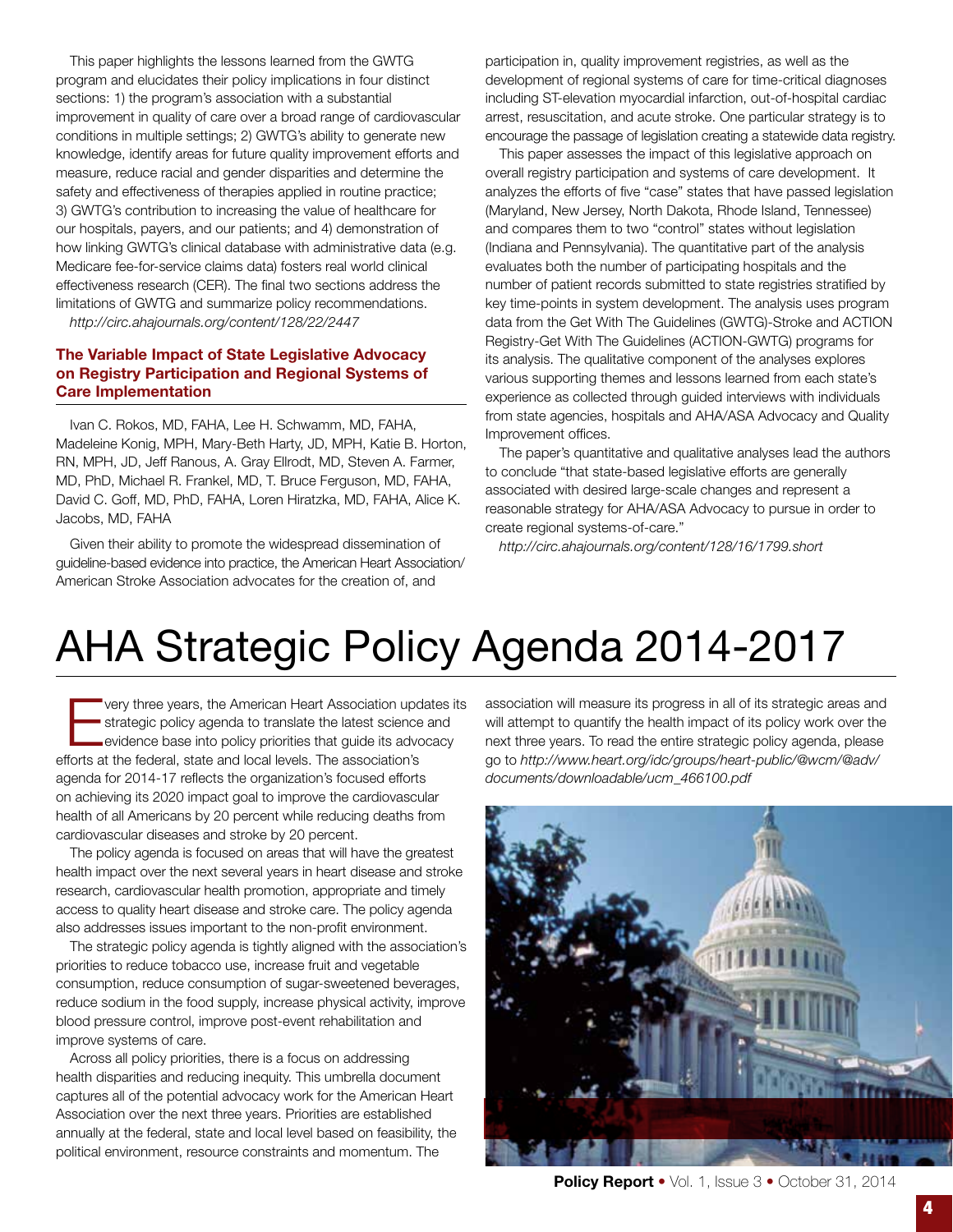

# Corporate Forum Policy Dialogue July 2014 Proceedings

### Introduction

The practice of medicine has transformed over the past decade as an influx of new innovations have been deployed to achieve a higher-performing healthcare system. These innovations reduce preventable injuries to patients, reward quality over volume and spur the adoption of new technologies. As a result, there is a greater incentive for a patient-centered and outcomes-focused healthcare system that rapidly designs, tests and implements new models of treatment and care.

To further explore the impact of innovation on cardiovascular disease and stroke care, the American Heart Association/American Stroke Association convened its first annual Corporate Forum Policy Dialogue on July 21, 2014 in Washington, DC. The goal was to facilitate a conversation among corporate leaders who embrace the association's values and are committed to building healthier lives free of cardiovascular diseases and stroke. The meeting, which included 45 thought leaders across government and industry, further explored the role of innovation in healthcare and allowed for the exchange of new ideas and best practices.

*"Over the past three decades, there have been numerous, major advances in the treatment of cardiovascular disease and stroke. All were made possible by a forward-thinking mentality and a refusal to accept the status quo. To achieve scientific breakthroughs, you have to be bold, and you have to be optimistic, expecting progress instead of hoping for it. Today, because of high-tech, we are allowed to dream even bigger than ever before, and to anticipate even greater leaps forward."*

> *Elliott Antman, MD President, American Heart Association*

### Background: Culture of Innovation

Innovation in healthcare has expanded to mean more than the development of medical devices, drugs and new therapies and

become a larger culture of innovation across the spectrum of care. As a result of the passage of the Affordable Care Act, for example, we see innovation in healthcare through the use of big data to improve population health via new delivery and payment system reforms. These reforms have resulted in the use of electronic health data and technology to improve our ability to diagnose and treat illness and to help patients become more engaged in their own health. Moreover, digital health, including mobile apps and wearable devices, are a growing component of clinical care. They have the potential to transform how providers interact with patients, deliver care and practice medicine.

Although this culture of innovation in healthcare is starting to take hold, challenges still remain. The innovation pipeline — from discovery to market — lags on average by 17 years due to a variety of factors. There is significant interest by policymakers to better understand how to best narrow the gap to produce a learning health care system that gets treatments and care models out in the marketplace so that the system is more efficient and effective. The new models of care that have emerged, including patient-centered medical homes (PCMHs), accountable care organizations (ACOs) and bundled payments have created a paradigm shift to achieve the "triple aim": better care for individuals, better health for populations and lower per-capita costs.

Although progress has been made, the healthcare system continues to be fragmented and siloed. These new models have implications for the care that is delivered to patients with cardiovascular diseases and stroke and have the potential to improve patient outcomes. Policymakers have begun to identify ways to realign financial incentives to emphasize better care coordination and seamless transitions of care.

As we look to the future, big data has the potential to improve clinical decision making at the point of care. Tapping into vast databases and new technologies, a provider now can access knowledge relevant to the individual patient, yielding better decisions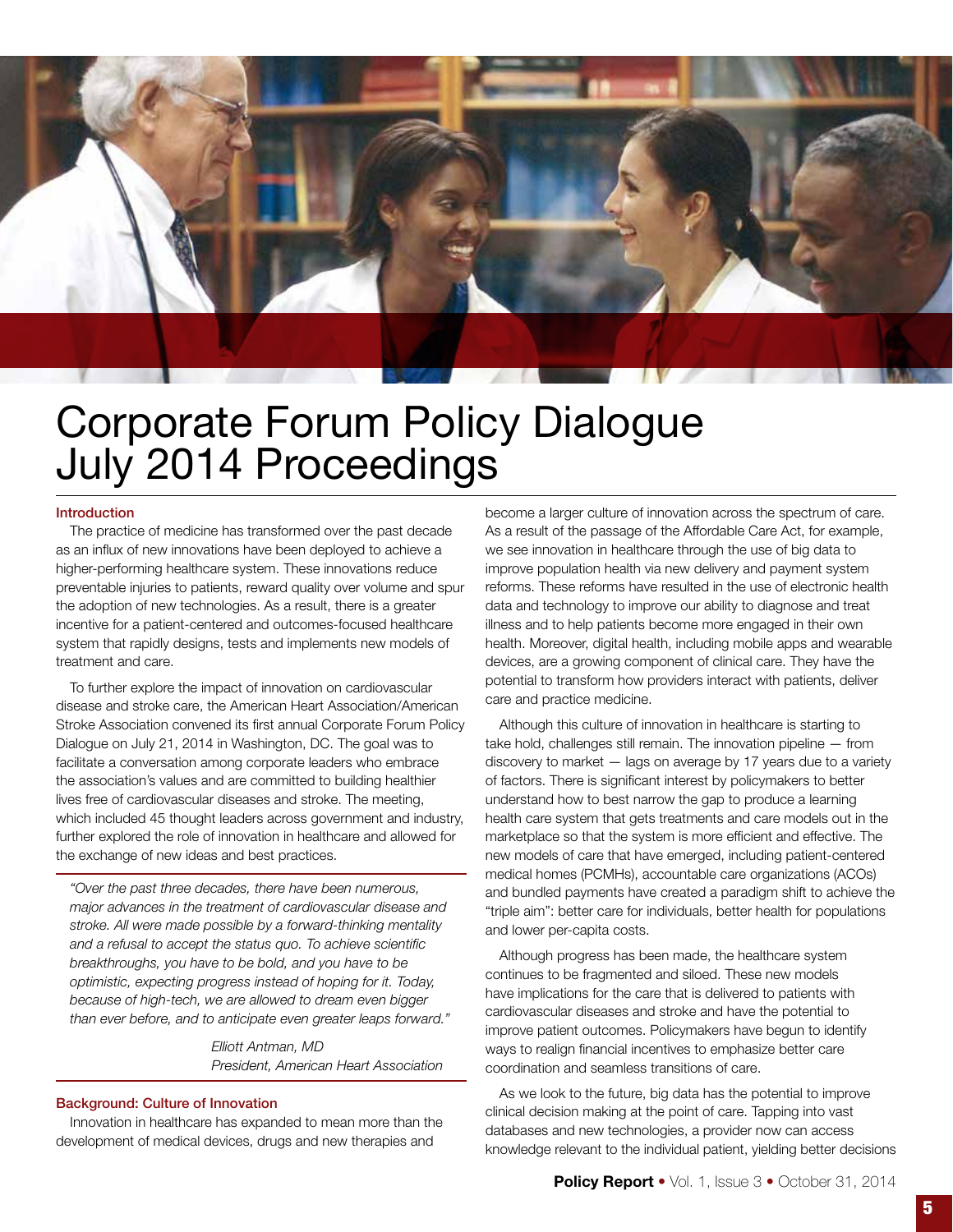and outcomes at a rapid pace. Moreover, big data has the potential to revolutionize research. Large databases enable observational studies on a scale and at a speed randomized controlled trials cannot approach.

In 2011, the Institute of Medicine issued a report entitled *Toward Precision Medicine: Building a Knowledge Network for Biomedical Research and a New Taxonomy of Disease* (2011) describing a vision for how big data might be used in the future. From this report, one might envision the emerging data from clinical medicine and biomedical research being fed into an information commons, which is used to construct a knowledge network that could offer new insights into disease and even new taxonomic classifications of diseases.

### Context: American Heart Association/ American Stroke Association and Innovation

The American Heart Association/American Stroke Association is committed to leveraging technology and data to develop new and unprecedented approaches to improving the cardiovascular health of all Americans, and science is at the core of that mission. In addition to developing treatment guidelines and scientific statements that have become the standard of care for patients, we remain true to our founders' vision to grow and improve the field as we fund thousands of research projects each year to accelerate science.

The association's newest project seeks to leverage the synergies created from combining the power of long-term population studies with molecular analysis to study specific distinctions between subgroups of patients. The Cardiovascular Genome Phenome Study (CVGPS) combines the clinical and genomic data from Boston University, University of Mississippi Medical Center, the academic coordinating center homes of the Framingham Heart Study (FHS) and the Jackson Heart Study (JHS) with the goal of better understanding patients' characteristics, risk profiles, and therapeutic needs as they relate to cardiovascular disease.

These combined institutional databases will be available for new research projects where investigators will be able to correlate genomic variations with disease course, severity, treatment responses, demographics, and both routine and novel diagnostic measures, for a 360 degree look at cardiovascular health and disease. Investigators in CVGPS will build a comprehensive, state-of-the-art biorespository, develop new analytic methods and introduce new e-health approaches to digital data collection.

The American Heart Association/American Stroke Association is equally committed to translating science into practice to improve the health of all Americans. The Guideline Advantage is one example of how the association is turning data into action. It's rapidly translating science into clinical practice to improve patient outcomes, while creating a learning health care system that emphasizes population health.

The Guideline Advantage is a joint quality improvement program from the American Cancer Society, American Diabetes Association and American Heart Association. This program works with existing EHRs or health technology platforms to extract relevant patient data and provide regular reports and benchmarking on adherence to guidelines. This population health management tool not only allows clinicians to meet their quality reporting requirements — the platform is payer agnostic — but it also promotes the use of evidence-based treatment guidelines, performance measurement tools and quality

improvement strategies that help clinicians offer their patients advantages for a healthy life.

The association is particularly committed to equipping patients with the information and tools that will enable them to contribute to improving their own health outcomes. The Heart360 platform is an example of how science is leveraged to impact the patient experience. Heart360 gives patients and doctors an easy-to-use, secure way to track data like blood pressure, blood glucose and weight, while maintaining ongoing communication. The web-based platform allows patients to upload their data and download real-time reports to analyze trends in their health numbers. Doctors or other healthcare providers track their patients' health remotely and can communicate with them at any time through a secure messaging platform. Providers can also send alerts to the patient's handheld device or email inbox. In short, Heart360 connects the right technology, the right information and the right people to influence behavior. Patients are not on their own anymore. Instead of being passive recipients of care and information, they are proactive, empowered participants in their own care.

The growing evidence shows that Heart360 can have an impact. A study at Kaiser Permanente Colorado showed that after six months, patients who used Heart360 for home blood pressure monitoring were 50 percent more likely to have their blood pressure under control than those whose blood pressure was managed through doctors' office visits. Through Heart360, patients became more empowered, better informed and much more engaged in their own health.

### Policy Dialogue: Agenda and Speakers

The agenda (Appendix 1) includes perspectives from government and industry while providing an opportunity for speakers, attendees and association staff to explore innovation in relation to improving cardiovascular health outcomes. The goals of the policy dialogue were for participants to gain new perspectives, garner additional feedback and generate new insight.

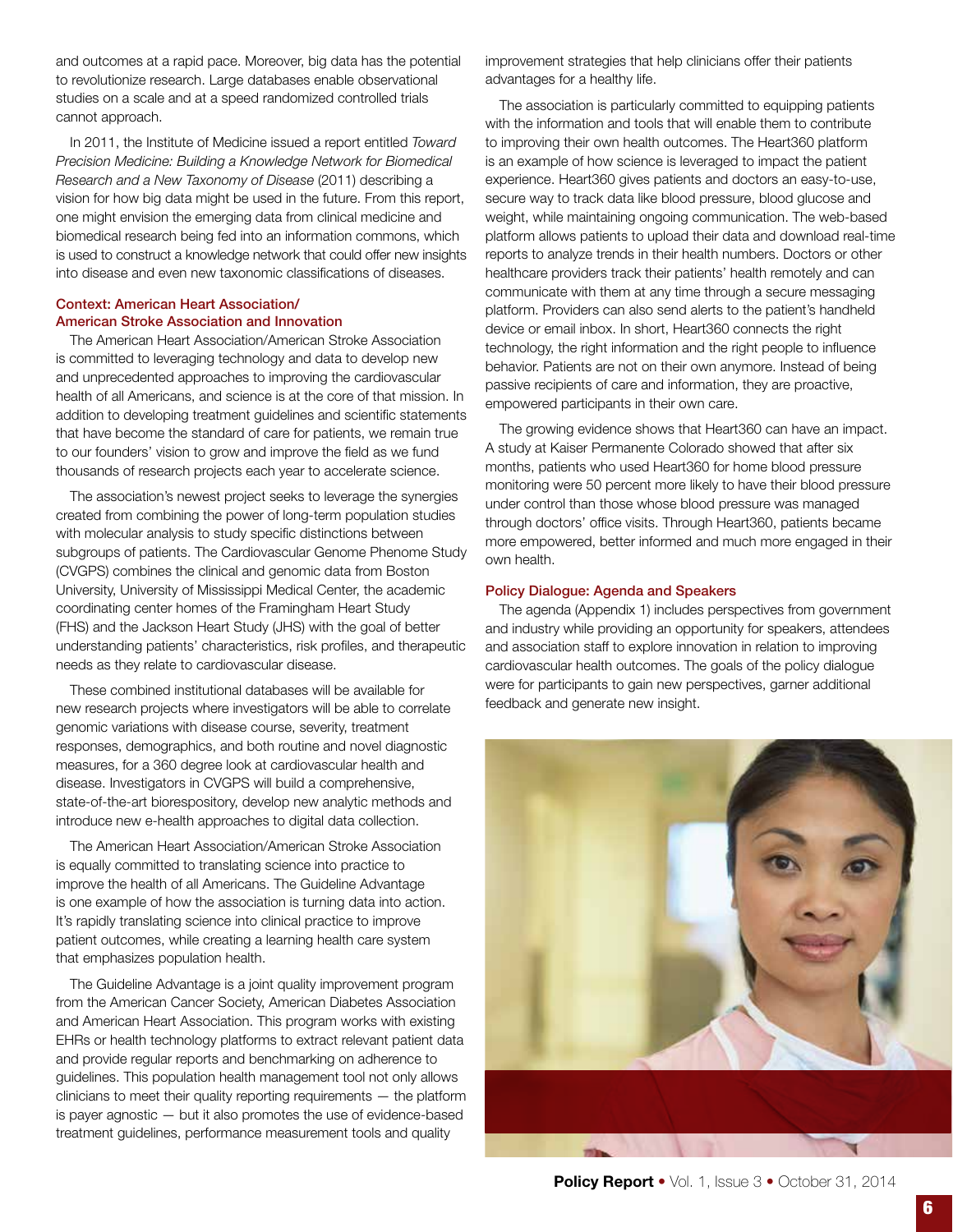Framing the day's discussion, Dan Mendelson of Avalere Health LLC highlighted the incentives for innovation in an evolving and uncertain environment and discussed how those incentives could be used to create stability in the market.

The first panel focused on the traditional definition of medical innovation — the pipeline from discovery to market. Dr. Ellis Unger of the FDA reviewed the agency's efforts to streamline the approval process to accelerate the availability of new drugs and devices. Eric Gascho of the National Health Council discussed the shift toward greater patient engagement throughout the innovation pipeline.

Clay Alspach, Chief Majority Health Council, U.S. House of Representatives Energy and Commerce Committee, and Rachel Stauffer, Health Policy Director for Representative Diana DeGette, a senior Democrat on the Committee, gave a legislative overview and provided a progress report on the *21st Century Cures* initiative that was launched by Chairman Fred Upton (R-MI) and Congresswoman Diana DeGette (D-CO). This bipartisan effort is intended to take a

comprehensive look at how Congress can accelerate the pace of cures. The committee is examining the entire spectrum of the process — from the discovery of clues in basic science, to streamlining the drug and device development process, to leveraging digital medicine and social media at the treatment phase.

The luncheon keynote speaker, Dr. Scott Berkowitz of Johns Hopkins University, discussed lessons learned from establishing the Johns Hopkins Accountable Care Organization. He also emphasized the importance of innovation at the patient, patient-care interface, health care environment and health care delivery system levels.

The afternoon panel focused on innovation in the context of care delivery. Dr. Hoangmai Pham of the Centers for Medicare and Medicaid Innovation discussed the emerging models being tested by CMMI as well as the challenges and opportunities that are ahead as healthcare delivery is transformed. Dr. Richard Migliori of the United Health Group outlined the role of private payors in care delivery innovation. He also emphasized the importance

| Appendix 1: Agenda                                                                                     |                                                                                                                                                                             |  |  |  |  |  |
|--------------------------------------------------------------------------------------------------------|-----------------------------------------------------------------------------------------------------------------------------------------------------------------------------|--|--|--|--|--|
| <b>Welcome and Opening Remarks</b>                                                                     | Gordon Tomaselli, MD<br>Co-Chair, American Heart Association Corporate Forum                                                                                                |  |  |  |  |  |
|                                                                                                        | Elliott Antman, MD<br>President, American Heart Association                                                                                                                 |  |  |  |  |  |
| <b>Opening Keynote</b><br>The Impact of Innovation on Healthcare                                       | Dan Mendelson<br><b>Chief Executive Officer</b><br>Avalere Health                                                                                                           |  |  |  |  |  |
| <b>Panel Discussion</b><br><b>Innovation from Discovery to Market</b>                                  | Ellis Unger, MD<br>Director, Office of Drug Evaluation-I<br>Center for Drug Evaluation and Research<br>U.S. Food and Drug Administration                                    |  |  |  |  |  |
|                                                                                                        | Eric Gascho<br>Assistant Vice President of Government Affairs<br>National Health Council                                                                                    |  |  |  |  |  |
| <b>Legislative Perspective</b><br>21st Century Cures                                                   | Clay Alspach, JD<br>Chief Majority Health Council, Committee on Energy and Commerce<br>U.S. House of Representatives                                                        |  |  |  |  |  |
|                                                                                                        | <b>Rachel Stauffer</b><br>Health Policy Director, Office of Rep. Diana DeGette (D-Col)<br>U.S. House of Representatives                                                     |  |  |  |  |  |
| <b>Luncheon Keynote</b><br><b>Lessons Learned from Implementing</b><br><b>New Care Delivery Models</b> | Scott Berkowitz, MD<br>Executive Director, Johns Hopkins Medicine Alliance for Patients, LLC<br>Medical Director for Accountable Care<br>Office of Johns Hopkins Physicians |  |  |  |  |  |
| <b>Panel Discussion</b><br><b>Innovation in Care Delivery</b>                                          | Hoangmai Pham, MD<br>Acting Director of the Seamless Care Models Group<br>Centers for Medicare and Medicaid Innovation<br>Centers for Medicare and Medicaid Services        |  |  |  |  |  |
|                                                                                                        | Richard Migliori, MD<br>Executive Vice President, Medical Affairs<br>Chief Medical Officer, United Health Group                                                             |  |  |  |  |  |
|                                                                                                        | Jean Slutsky, PA, MSPH<br>Chief Engagement and Dissemination Officer<br>Patient-Centered and Outcomes Research Institute                                                    |  |  |  |  |  |
| <b>Closing Remarks</b>                                                                                 | Nancy Brown,<br>Chief Executive Officer, American Heart Association                                                                                                         |  |  |  |  |  |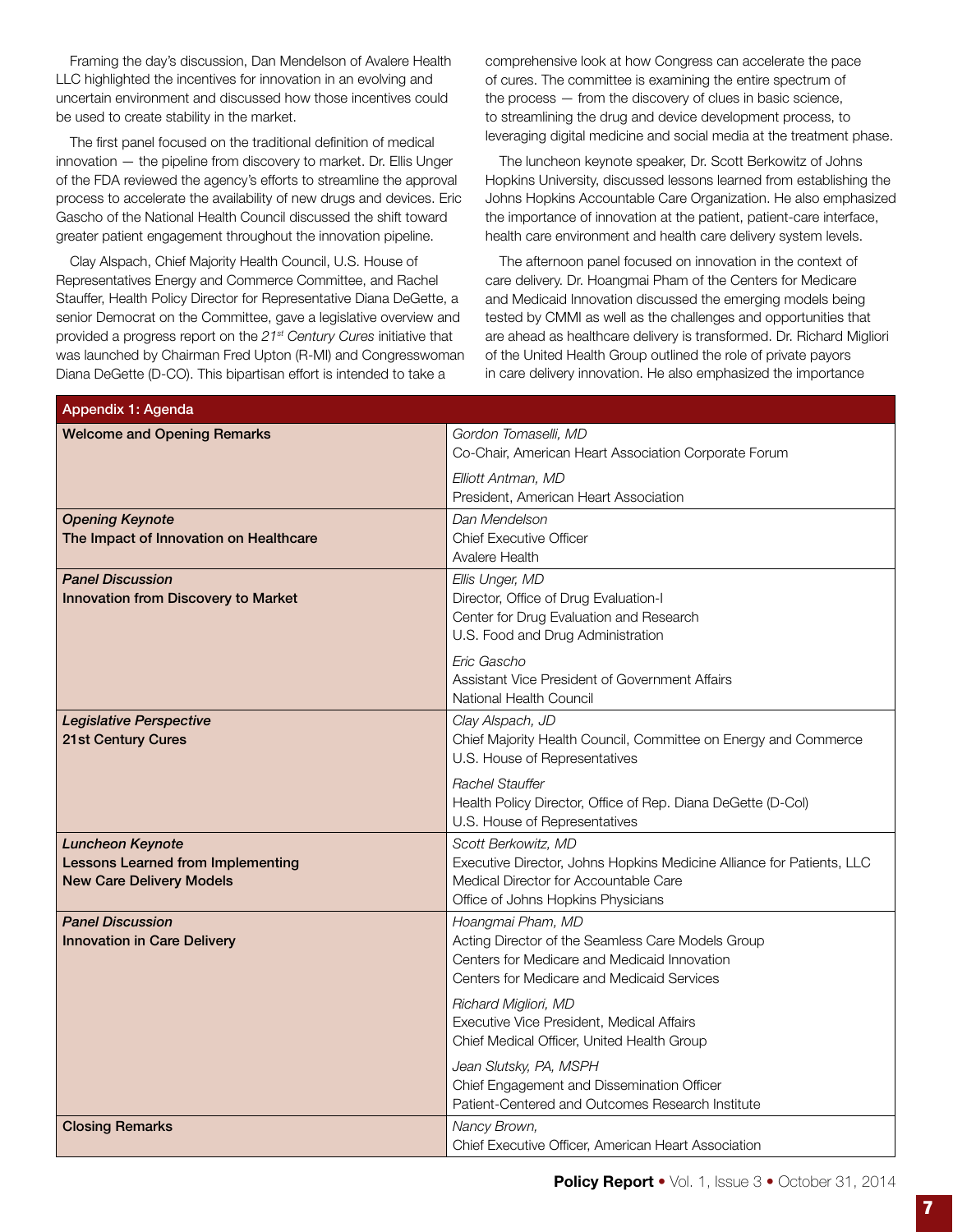of innovation at the patient, patient-care interface, health care environment and health care delivery system levels.

Finally, Jean Slutsky of the Patient-Centered Outcomes Research Institute gave an overview of PCORI's role in generating the evidence and how it is deploying this information to engage patients in the continuum of research, as well as identifying new ways to disseminate research findings to a broad range of stakeholders.

### Policy Dialogue: Themes and Discussions

The policy dialogue encouraged numerous and sometimes different perspectives on a wide range of issues. The age of big data has arrived and opportunities to improve patient outcomes are perhaps greater today than ever before. It's also evident that the status quo is not acceptable. The system and all stakeholders must be forward-thinking and optimistic to achieve scientific breakthroughs that can be translated into clinical practice and have a maximum impact on patient care.

Most importantly, participants agreed that the collective mentality must be one of expecting, rather than hoping for, progress. Three themes emerged: engagement of patients across the innovation pipeline; incentives that further support innovation in the market; and use of data and population health to improve outcomes and reduce costs.

### Patient Engagement

### *Questions for Discussion*

*What are the lessons learned from patient engagement efforts over the course of the past five years and what are some of the barriers to meaningful patient engagement?*

*How will regulatory science need to evolve to address the fast-paced nature of innovation, while still maintaining high standards for patient safety and product effectiveness?*

The engagement of patients across the continuum of the innovation pipeline was a theme that was front of mind to most participants. Federal agencies like the Agency for Healthcare Research and Quality as well as the FDA have shown significant interest in engaging patients in their work. Dr. Unger of the FDA alluded to the agency's emphasis on establishing new methods of engaging patients in the regulatory decisionmaking process. He also discussed the patient-focused benefit-risk meetings convened by the FDA to further obtain input from patients who are experiencing specific disease conditions. Jean Slutsky of PCORI noted that engagement science is not well developed and needs to be further refined to better understand how we engage patients moving forward.

The challenge for regulatory agencies like the FDA is the balance between the urgency for drugs and devices for disease states that have no known therapies, while ensuring that any potential new drug or device is both safe and effective. Patients who are battling diseases with no treatments or therapies are much more likely to accept the risks even if there is a small chance of treating or curing their disease and the FDA must navigate the appropriate balance between the two. Assessing the risk and benefits with any drug or device, however, is imperative.

A number of participants welcomed this move to further engage patients, but also noted the challenges in recruiting and retaining

patients. The group acknowledged that the diversity and size of a clinical trial population is important when translating the results to the population at-large and identifying specific subpopulations that are most likely to have positive outcomes with a particular drug therapy or device. They also recognized that lack of awareness of the clinical trial process broadly and of particular studies, specifically, among patients and providers is a growing burden to recruiting patients. Participants noted the "fear factor" on the part of patients who do not have the necessary resources or tools to navigate the complexity of clinical trials. Patient organizations like the American Heart Association/American Stroke Association can serve as a resource to both industry and to patients in identifying potential patients and retraining them in the trials.

Patient input and feedback is critical — assessing what symptoms patients want treated and gaining a better perspective of the challenges they face can impact the development of drugs and devices. Although participants considered patient engagement important, the regulations that govern how industry engages with patients are complex, burdensome and ultimately confusing. This often leads to companies choosing not to consult with patients in order to mitigate any potential risk and avoid further delay of approval.

### Incentives for Innovation

### *Questions for Discussion*

*How are patients being engaged in the delivery of their care and what tools and resources have been deployed to ensure seamless transitions of care?*

*How will liberating big data move us to a fully patient-centered healthcare system and what elements are missing in achieving greater patient engagement?*

The Affordable Care Act included new financial incentives to reform the way healthcare is delivered in the United States. The CMMI is charged with testing new delivery and payment models that not only reduce health expenditures but also improve the quality of care that is delivered. Dr. Pham of CMMI noted that the challenge moving forward is identifying reforms and building financial incentives that have the ability to move the market past the "point of no return." It will be critical to ensure that there is a market for these reforms, and that payors, providers and patients are engaged in order to incorporate stakeholder feedback and build sustainable support.

Participants noted that unlike in the past, CMMI has to be more proactive than reactive. This means anticipating the future to ensure that the market for delivery and payment system reform thrives and has the ability to improve patient care moving forward. A number of attendees also discussed the need for comprehensive evaluations to fully assess the impact of the new models that are being tested, while determining if the models are scalable in different healthcare environments under different organizational and leadership structures. Dan Mendelson of Avalere Health LLC mentioned that hospitals and health systems need more predictability and a greater control over costs to successfully implement the new delivery and payment system reforms.

Dr. Berkowitz of Johns Hopkins University noted that one of the greatest challenges moving forward is the fact that a majority of the healthcare systems remains under a fee-for-services payment model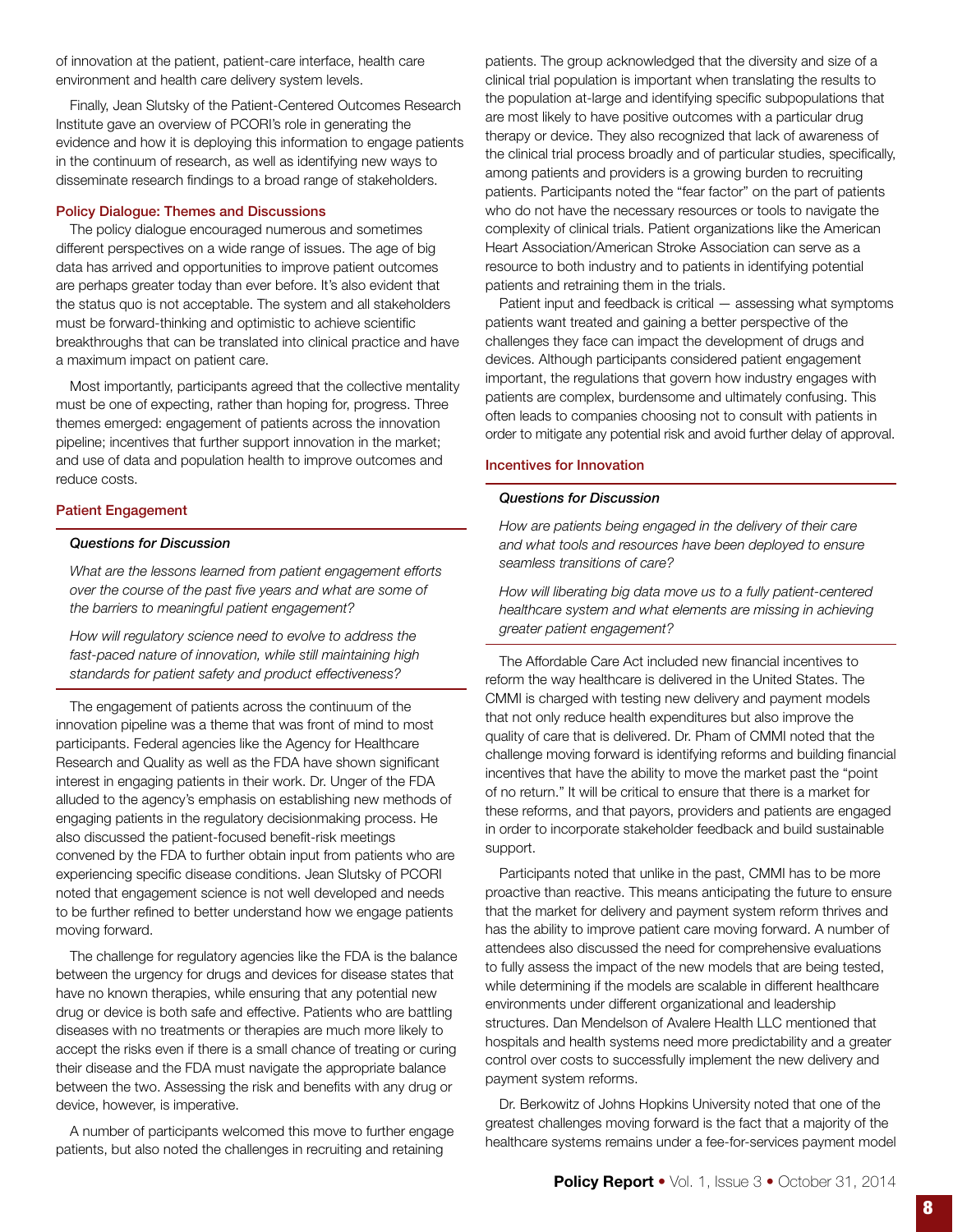where providers are reimbursed for the *number* of services they perform and not necessarily the *quality* of services. New payment models such as bundled payment and the Medicare Shared Savings Program are intended to move from volume-based payment to value-based payment. These new payment models, however, have not sufficiently penetrated the market to create a paradigm shift. Finally, Dr. Berkowitz noted that success will be achieved when patients are fully engaged and providers want to participate in the process.

### Population Health

### *Questions for Discussion*

*What can be done to translate research into clinical practice more rapidly and what are the regulatory barriers that further hinder innovation?*

*How has health information technology been leveraged to improve quality of care and what are some emerging best practices?*

Big data has been a critical component of quality improvement efforts in healthcare. The use of clinical data, claims data and patient-generated data allows for a better understanding of the patient population and creates the ability to rapidly identify areas of improvement. Dr. Migliori of the UnitedHealth Group emphasized the power of data analytics to improve the patient experience. He also noted that the transition to population health is different from the status quo, with population health being more than just about the patients who come into a medical practice, but about the larger community. Ultimately, he noted, big data has the potential to revolutionize the way care is delivered nationwide.

Participants were optimistic about population health and big data to transform care delivery, but they also recognized that there are significant challenges and barriers. The various technology platforms that are used among hospitals and health systems are not

interoperable, which hinders the ability for seamless care delivery across the continuum of patient care. Moreover, common data standards are equally important and must be integrated to realize the power of technology. In this way, participants suggested that if data standards are not established and implemented, the system will continue to face challenges moving forward.

Dr. Pham of CMMI noted that having data is only the beginning of quality improvement efforts. If the system considers it an "end," it is setting itself up to fail. Attendees agreed and argued that it is even more important for us to have interoperable systems with common data standards to harness the data and transform it into information that will improve the quality of patient care.

Dr. Berkowitz of Johns Hopkins University highlighted similar points and emphasized the impact data aggregation and analytics have had in improving the quality of care that his system delivers. Moving forward, it will be imperative to connect the various points to give patients and providers the best possible information for treatment decisions.

### Conclusion

The American Heart Association/American Stroke Association Corporate Forum Policy Dialogue created an opportunity for discussion among government and industry leaders and allowed the association to better understand the challenges and barriers that lie ahead. The association intends to use the ideas generated at the Corporate Forum to inform its work and define a more specific policy agenda in this area.

As we look to build healthier lives free of cardiovascular diseases and stroke, it is imperative that we leverage our collective resources to make a meaningful impact. We are at a transformative point in time. It will require providers, payors and patients to collectively move us to a healthcare system that is patient-centered and outcomes-focused.

Policy Report • Vol. 1, Issue 3 • October 31, Issue 3 • October 31, 2014

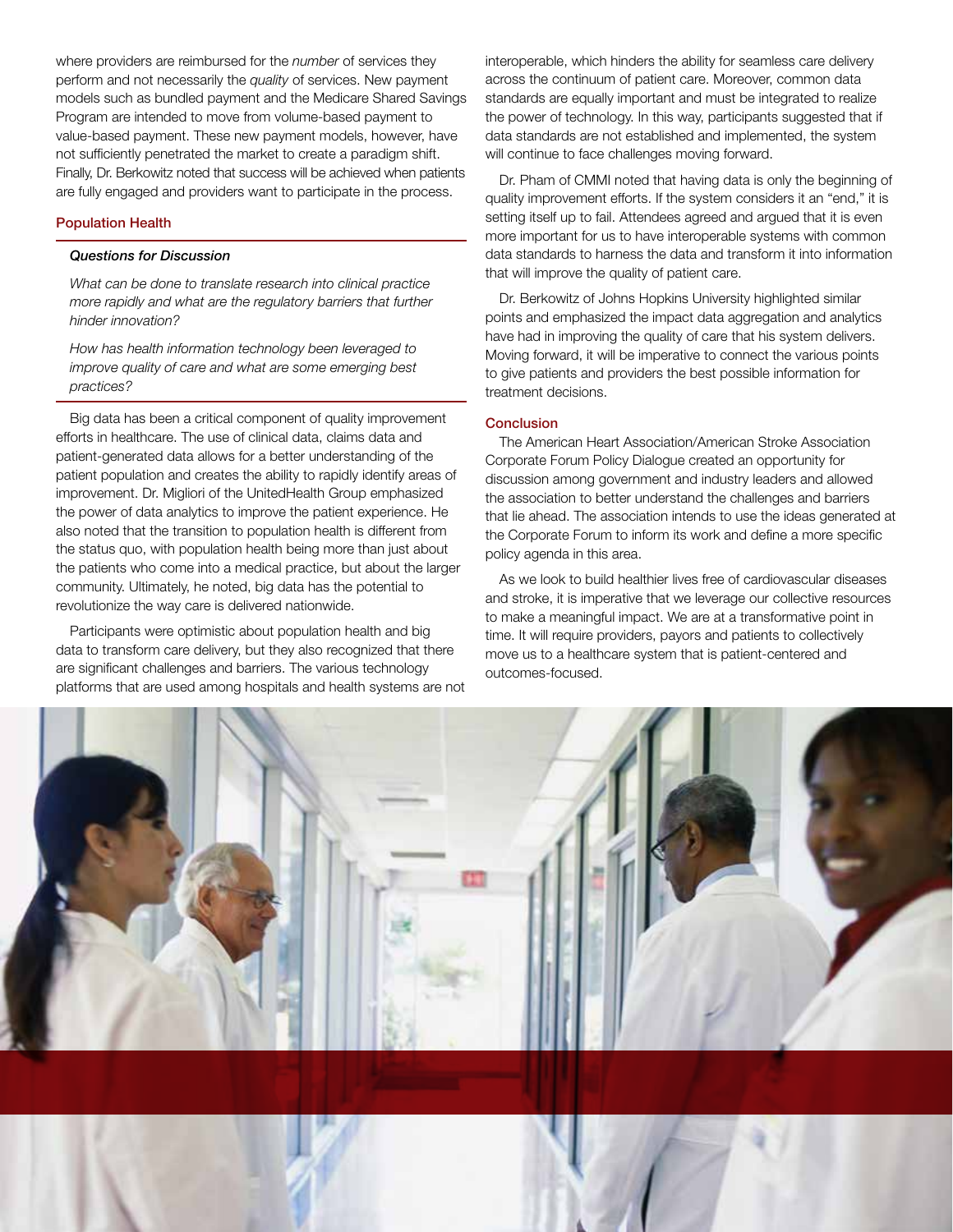# Policy Position Statements

*Promoting Cardiovascular Health* **Tobacco** 

# Policy Position on Smoke-Free Policies in Multi-Unit Housing (June 2013)

The American Heart Association has long advocated for strong public health measures that will reduce the use of tobacco products in the United States and limit exposure to secondhand smoke. The policies prioritized by the association and its national partners include adequate funding for tobacco cessation and prevention programs, comprehensive smoke-free air laws, taxation of tobacco products and FDA regulation of tobacco.

As states and localities accomplish each of these policy priorities, they are increasingly looking for other policy strategies to address the impact of tobacco use on health. Smoke-free policies in multi-unit housing are emerging as an important strategy to address smoking and exposure to tobacco smoke in homes where children, adolescents, the elderly and the disabled are especially vulnerable. Research has shown that smoke-free policies in the home reduce secondhand smoke exposure for all residents; and can increase cessation among smokers and decrease relapse in former smokers.

 The American Heart Association supports comprehensive smoke-free policies in multi-unit housing. In public housing, these policies could be mandated as part of regulation since taxpayer dollars are used to subsidize the health and economic consequences of smoking. In privately owned housing, legislation or regulation could provide incentives to owners such as insurance discounts, or funding for education, communication and cessation resources as motivation to adopt comprehensive smoke-free policies. While advocating for comprehensive smoke-free policies,

the American Heart Association wants to ensure that smokers are not denied access to public housing as they can abide by policies that allow for outdoor smoking areas.

*http://www.heart.org/idc/groups/ahaecc-public/@wcm/@adv/ documents/downloadable/ucm\_469126.pdf* 

# FDA Regulation of Tobacco

The signing of the Family Smoking Prevention and Tobacco Control Act by President Obama in 2009 was a landmark achievement toward further reducing disease and death from use of tobacco. The U.S. Food and Drug Administration (FDA) now has the tools and jurisdiction to reign in the tobacco industry. The AHA will continue to work with the Center for Tobacco Products and support and monitor its efforts to prohibit marketing and advertising of tobacco targeting youth, to ban misleading claims, and to regulate the manufacture of tobacco products in the interest of public health. The AHA will ensure comprehensive implementation of FDA regulation of tobacco and learn from the data gathered during the regulatory process to continue to improve tobacco control efforts in the United States.

# Excise Taxes

To help save lives, the AHA advocates for significant increases in federal, state, and county or municipal excise taxes that cover all tobacco products. This work has successfully led to significant increases in the federal, state and local excise taxes on tobacco. Currently, the federal government imposes a tax of \$1.01/pack of cigarettes and increased the rates on other tobacco products such as smokeless tobacco products and cigars. At the same time, states have imposed tobacco excise taxes with a current



Policy Report • Vol. 1, Issue 3 • October 31, 2014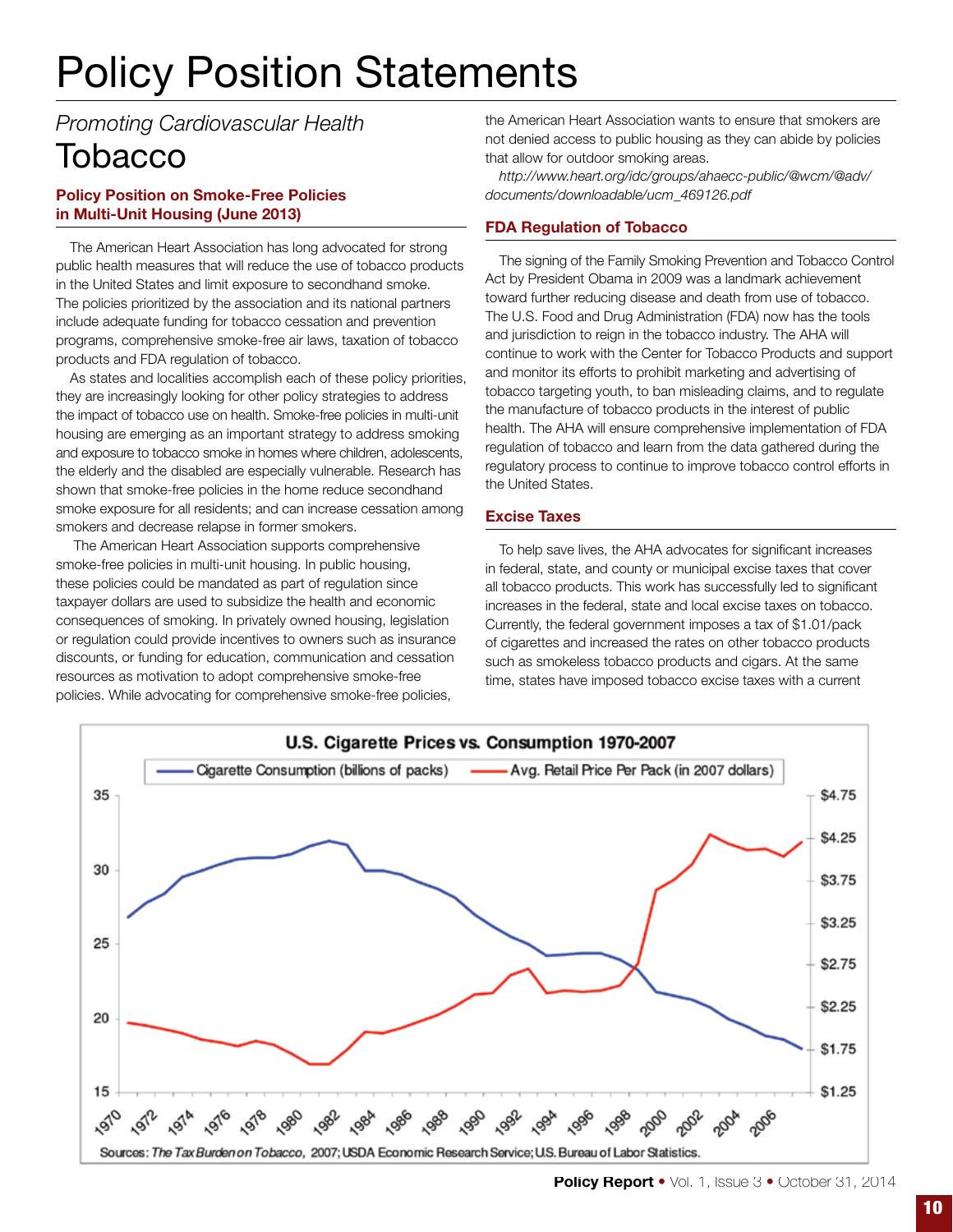

nationwide average of \$\$1.53/pack (as of July 2013).<sup>1</sup> This is an increase from an average of 43.4 cents in January 2002 — an incredible public health achievement. Many studies have examined the impact of cigarette tax increases on smoking prevalence, especially in youth. Most have found that higher taxes reduce consumption and especially cessation rates in young smokers. The general consensus is that for every 10% increase in the real price of cigarettes, the increased cost reduces overall cigarette consumption by approximately 3% to 5%, lowers the number of young adult smokers by 3.5%, and cuts the number of children who smoke by 6% to 7%. These taxes are a health win that reduces tobacco use, saves lives, raises revenue for cash-strapped states, and lowers healthcare costs.

*http://www.heart.org/idc/groups/heart-public/@wcm/@adv/ documents/downloadable/ucm\_321036.pdf*

#### Reference

1. Campaign for Tobacco Free Kids. State cigarette excise tax rates and rankings. December 13, 2012. Available at http://www.tobaccofreekids.org/research/ factsheets/pdf/0097.pdf. Accessed online January 7, 2013.

### Clean Indoor Air Laws

The AHA advocates for comprehensive smoke-free workplace laws at the state and local levels in compliance with the Fundamentals of Smoke-free Workplace Laws guidelines (*http:// www.no-smoke.org/pdf/CIA\_Fundamentals.pdf*). There is increasing evidence that comprehensive smoke-free laws implemented across localities, states, and even countries lower the incidence of cardiovascular disease (CVD) and significantly improve public health. Physicians should counsel patients that exposure to secondhand smoke is a fully preventable cause of death. The AHA maintains that smoke-free laws should be comprehensive and apply to all workplaces and public environments and that there should be no preemption of local ordinances and no exemptions for hardship, opting out, or ventilation or for casinos, bars, and private clubs.

The AHA supports further research to determine the impact of comprehensive clean indoor air laws on the incidence of acute myocardial infarction (MI), stroke, mortality, and other morbidities in adults and children and the magnitude of the impact of these

laws, as well as more comprehensive surveillance of incidence and prevalence of CVD to track the impact of public health interventions. *http://www.heart.org/idc/groups/heart-public/@wcm/@adv/ documents/downloadable/ucm\_304804.pdf*

### Eliminating the Sale of Tobacco Products in Pharmacies

The AHA advocates that tobacco products should not be sold in pharmacies, citing the incongruence of placing tobacco products for sale near tobacco cessation aids. Reducing availability of tobacco products is a key strategy in changing societal norms regarding tobacco use, leading to fewer persons starting to use tobacco and more users trying to quit.

*http://www.heart.org/idc/groups/heart-public/@wcm/@adv/ documents/downloadable/ucm\_304805.pdf*

# Smokeless Tobacco Products

As a national nonprofit health organization committed to promoting tobacco control research and policy efforts, the AHA does not recommend the use of smokeless tobacco products as an alternative to cigarette smoking or as a smoking cessation product. Following the passage of FDA regulation of tobacco and clean indoor air laws, the tobacco industry responded with a plethora of products that are alternatives to traditional cigarette smoking. As a result, there is a disturbing trend toward increased initiation and use of smokeless tobacco products among youth and adolescents. The AHA will work to ensure that the FDA closely monitors and scrutinizes actual and implied health claims for these products. Given that the use of smokeless tobacco products in general has harmful effects on health and is addictive, the scientific community should prioritize strategic efforts to (1) evaluate factors associated with the initiation and use of smokeless tobacco products; (2) determine to what extent the use of these products results in continued tobacco use, including dual smoking and use of smokeless tobacco products by smokers who would otherwise quit; and (3) assess the effect of "reduced risk" messages related to smokeless tobacco products on public perception, tobacco use and cessation, and policy decision making. Clinicians should continue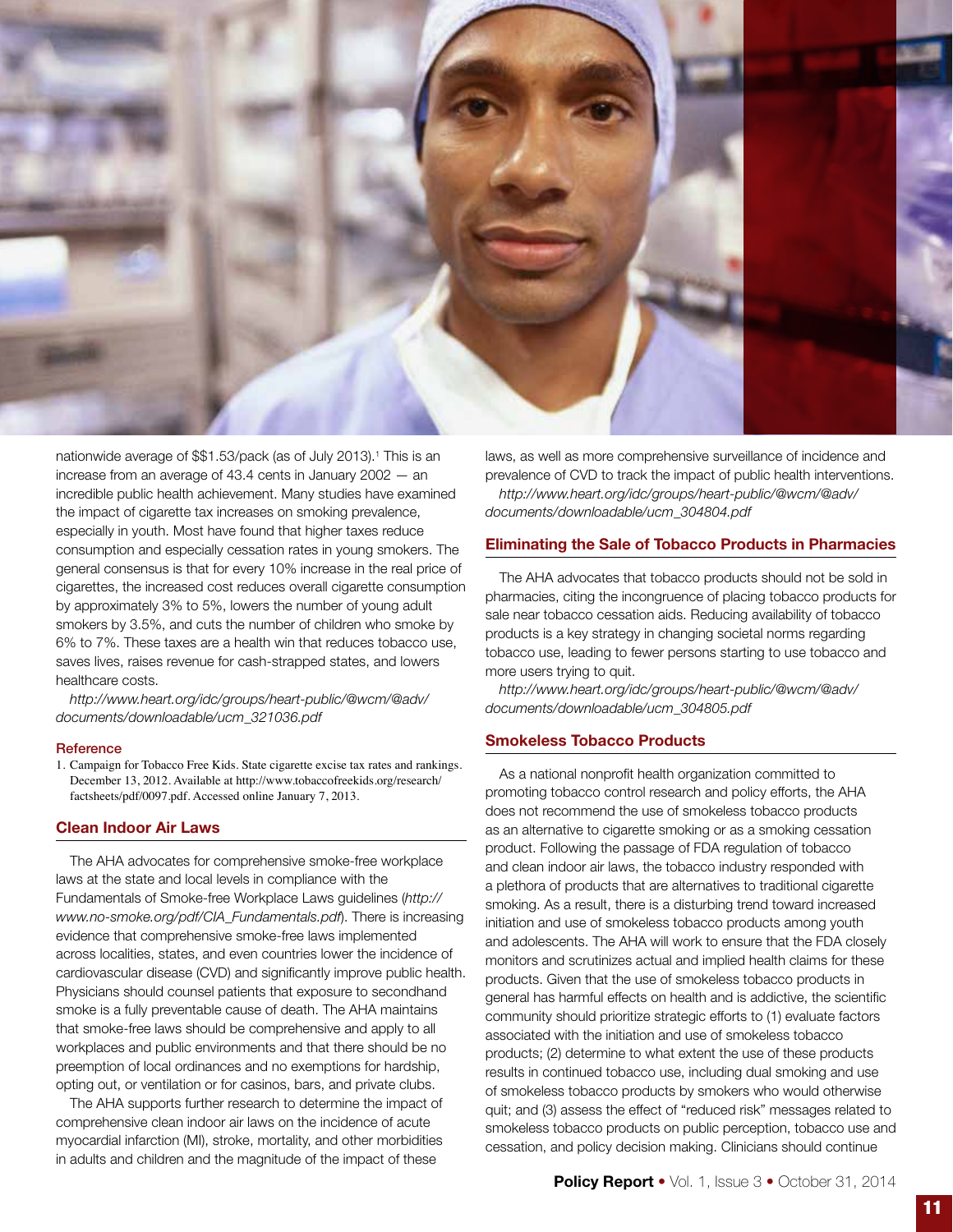

to discourage the use of all tobacco products and emphasize the prevention of smoking initiation and smoking cessation as primary goals for tobacco control.

*http://circ.ahajournals.org/ content/122/15/1520*

# Top 10 Things to Know: Smokeless Tobacco (ST) and Cardiovascular Disease

*my.americanheart.org/idc/groups/ ahamah-public/@wcm/@sop/documents/ downloadable/ucm\_319641.pdf*

# Comprehensive Coverage of Tobacco Cessation Services in Private and Public Healthcare Plans

The AHA advocates for comprehensive coverage of tobacco cessation services in public and private health insurance programs that includes use of nicotine replacement products, medication, and counseling. Tobacco cessation treatment programs remain highly cost-effective. In Massachusetts, just 2 years after implementation of tobacco cessation coverage, 26% of smokers covered by MassHealth quit smoking, and there was a decline in the use of other costly healthcare services (a 38% decrease in hospitalizations for heart attacks; a 17% drop in emergency department and clinic visits attributable to asthma; and a 17% drop in claims for adverse maternal birth complications, including preterm labor).<sup>1</sup> Additional research with the program showed that the comprehensive coverage led to reduced hospitalizations for heart attacks and a net savings of \$10.5 million, or a return on investment of \$3.07 for every dollar spent.<sup>2</sup> Savings from these programs likely will continue to increase as time goes on and the impact of quitting increases.

*http://www.heart.org/idc/groups/ heart-public/@wcm/@adv/documents/ downloadable/ucm\_321037.pdf*

# Comprehensive Sustainable Funding for Tobacco Cessation and Prevention Programs

The AHA advocates for sustainable funding of state tobacco prevention and cessation programs at levels that meet or exceed the recommendations of the U.S. Centers for Disease Control and Prevention (CDC). In accordance with

CDC recommendations, tobacco control programs should be comprehensive, appropriately staffed, and effectively administered. The CDC's best practices incorporate community programs to reduce tobacco use and make smoking not the norm, develop robust school programs, enforce existing regulations and laws, and support statewide programs. The best practices also develop cessation programs, health promotion activities, surveillance and evaluation, administration and management, and counter marketing efforts, including paid broadcast and print media, media advocacy, public relations, and public education.

*http://www.heart.org/idc/groups/ heart-public/@wcm/@adv/documents/ downloadable/ucm\_321035.pdf*

# **References**

- 1. Land T, Warner D, Paskowsky M, Cammaerts A, Wetherell L, Kaufmann R, Zhang L, Malarcher A, Pechacek T, Keithly L. Medicaid coverage for tobacco dependence treatments in Massachusetts and associated decreases in smoking prevalence. *PLoS One*. 2010;5:e9770.
- 2. Land T, Rigotti NA, Levy DE, Paskowsky M, Warner D, Kwass JA, Wetherell L, Keithly L. A longitudinal study of Medicaid coverage for tobacco dependence treatments in Massachusetts and associated decreases in hospitalizations for cardiovascular disease. *PLoS Med*. 2010;7:e1000375.

# Physical Activity

# Physical Education in Schools

The quality and quantity of physical education in the nation's schools is an important part of a student's comprehensive, well-rounded education and a means of positively affecting lifelong health and well-being. The optimal physical education program will foster a long-term commitment to physical activity as part of a healthy lifestyle that will help children prevent chronic disease and other conditions, including abnormal cholesterol levels, high blood pressure, obesity, and heart disease. The AHA advocates for more frequent quality physical education in all schools. Quality physical education should be supplemented, but not replaced, by additional school-based physical activity.

*http://www.heart.org/idc/groups/ heart-public/@wcm/@adv/documents/ downloadable/ucm\_446067.pdf*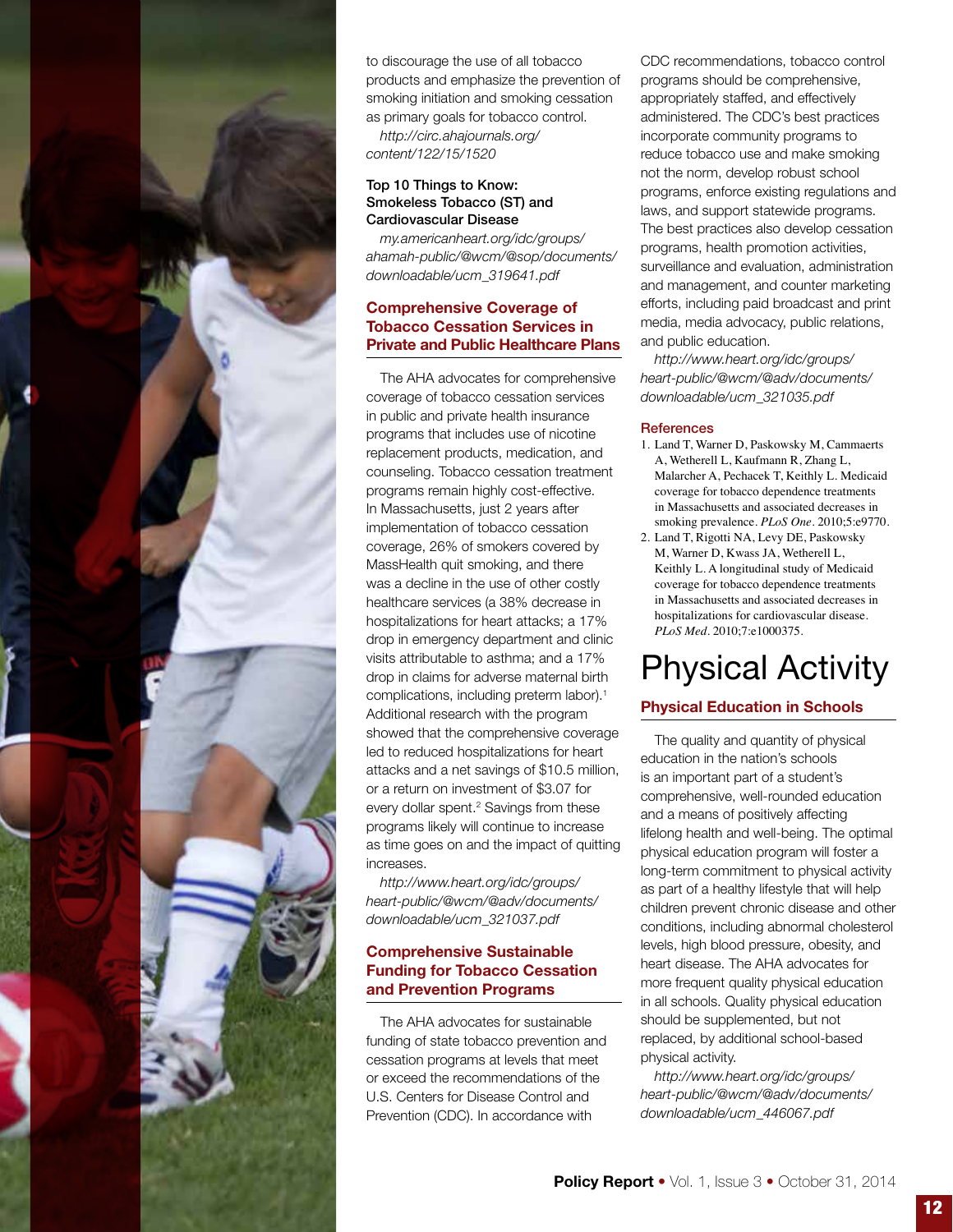# Physical Activity Guidelines for Americans

In a landmark achievement, the U.S. Department of Health and Human Services published the first ever Physical Activity Guidelines for Americans in 2008. These science-based guidelines help guide Americans aged 6 years and older in efforts to improve and maintain their health and avoid disease through appropriate and regular physical activity and serve as the foundation for federal, state, and local physical activity policy. The guidelines also help physicians provide advice to their patients and help people learn about the health benefits of physical activity, the amount of exercise to do each day to improve or maintain health, and how to be physically active while reducing the risks of injury. Unlike the Dietary Guidelines for Americans, which are evaluated for an update every 5 years, the Physical Activity Guidelines have no such mandate from Congress. A regularly updated set of Physical Activity Guidelines is needed to guide our efforts and reduce sedentary behavior through a regular review of the latest science. The AHA will ask Congress to mandate a review of the Physical Activity Guidelines every 5 years, as is done with the Dietary Guidelines, to determine if there is enough emerging science to revise the guidelines and a comprehensive update should be mandatory at least every ten years.

*http://www.heart.org/idc/groups/heart-public/@wcm/@adv/ documents/downloadable/ucm\_432592.pdf*

### Top 10 Things to Know: Population Approaches to Improve Diet, Physical Activity, and Smoking Habits

*my.americanheart.org/idc/groups/ahamah-public/@wcm/@sop/@ smd/documents/downloadable/ucm\_442118.pdf*

# Shared Use of School Facilities

In light of our nation's epidemic of sedentary behavior, the AHA supports a number of efforts to increase opportunities for physical activity within the community, worksites, and schools. School facilities, especially those that are centered in the community, can be an excellent resource for recreation and exercise where options for engaging in physical activity are limited or too expensive. The most innovative districts are promoting shared use of school facilities, such as school fields, running tracks, and fitness facilities, to address the educational and health needs of students and to maximize the community's use of recreational activity spaces.<sup>1</sup> The AHA supports regulation and legislation that allows shared use of school facilities within the community when school is not in session.

*http://www.heart.org/idc/groups/heart-public/@wcm/@adv/ documents/downloadable/ucm\_312809.pdf*

### **Reference**

1. Schneider J. Joint-use facilities where everybody benefits. Building Design Construction. June 2008. Available at: http://www.bdcnetwork.com/joint-usefacilities-where-everybody-benefits. Accessed January 7, 2013.

# Changing the Built Environment to Promote Active Living

The AHA supports legislation and other initiatives that create more livable and active communities, including robust funding for and implementation of Safe Routes to School; sustained concentrated funding to assist communities in implementing active transportation networks; adoption of Complete Streets policies to consider the

needs of all users, including bikers and walkers, in transportation projects; school construction that allows for physical activity facilities; and the use of health impact assessments within community planning to increase recreational green spaces.

*http://www.heart.org/idc/groups/heart-public/@wcm/@adv/ documents/downloadable/ucm\_323233.pdf*

# Diet/Nutrition

# Mobile Vending Around Schools

The AHA advocates for nutrition policy efforts that make healthy foods more affordable and accessible to all consumers and that bring food pricing and subsidies in line with federal dietary guidelines and AHA nutrition recommendations. The recent trend of mobile food vending allows for the possibility of greater access to healthy foods, such as fruits and vegetables, in low-income communities. However, it can also increase access to less-healthy foods, which is of particular concern around schools, where the targeted consumers are children.

Mobile vending around schools should provide only healthy foods and be in line with the Institute of Medicine nutrition standards for competitive foods in schools. As an emerging issue, there is limited evidence showing the health impact of mobile vending around schools. The AHA supports additional research and pilot approaches with evaluation to determine the impact on children's health, diet, purchasing behavior, and calories consumed.

*http://www.heart.org/idc/groups/heart-public/@wcm/@adv/ documents/downloadable/ucm\_446658.pdf*

### Nutrition Education and Promotion in Schools

Schools have an important role in providing a healthy nutrition and physical activity environment for children. School is where children spend a lot of time. To build a foundation for lifelong healthy living, the AHA advocates for

- Robust state and federal nutrition standards for school meals and competitive foods, the foods sold in vending machines, à la carte, school stores, and other places outside the meal program
- State and federal laws that hold schools accountable for implementation of robust local wellness policies that are transparent, shared with parents and the community, evaluated regularly, written into school improvement plans, and include expanded areas like food marketing and advertising to children, physical education, and staff promotion and wellness
- State laws and local policy that require schools to establish standing local wellness committees that meet regularly and have representation from school food services, physical education and health education, school administrators, parents, students, social services, counseling, school nurses, and others connected to the health of students and the school environment
- Robust technical assistance to support schools in implementing nutrition standards, effective nutrition education and promotion, and model local wellness policies with robust implementation and evaluation
- Regional or local cooperative agreements between school districts to increase purchasing power for healthy foods
- Cooperative agreements with local farmers and markets, as well as implementation of school gardens to increase the use of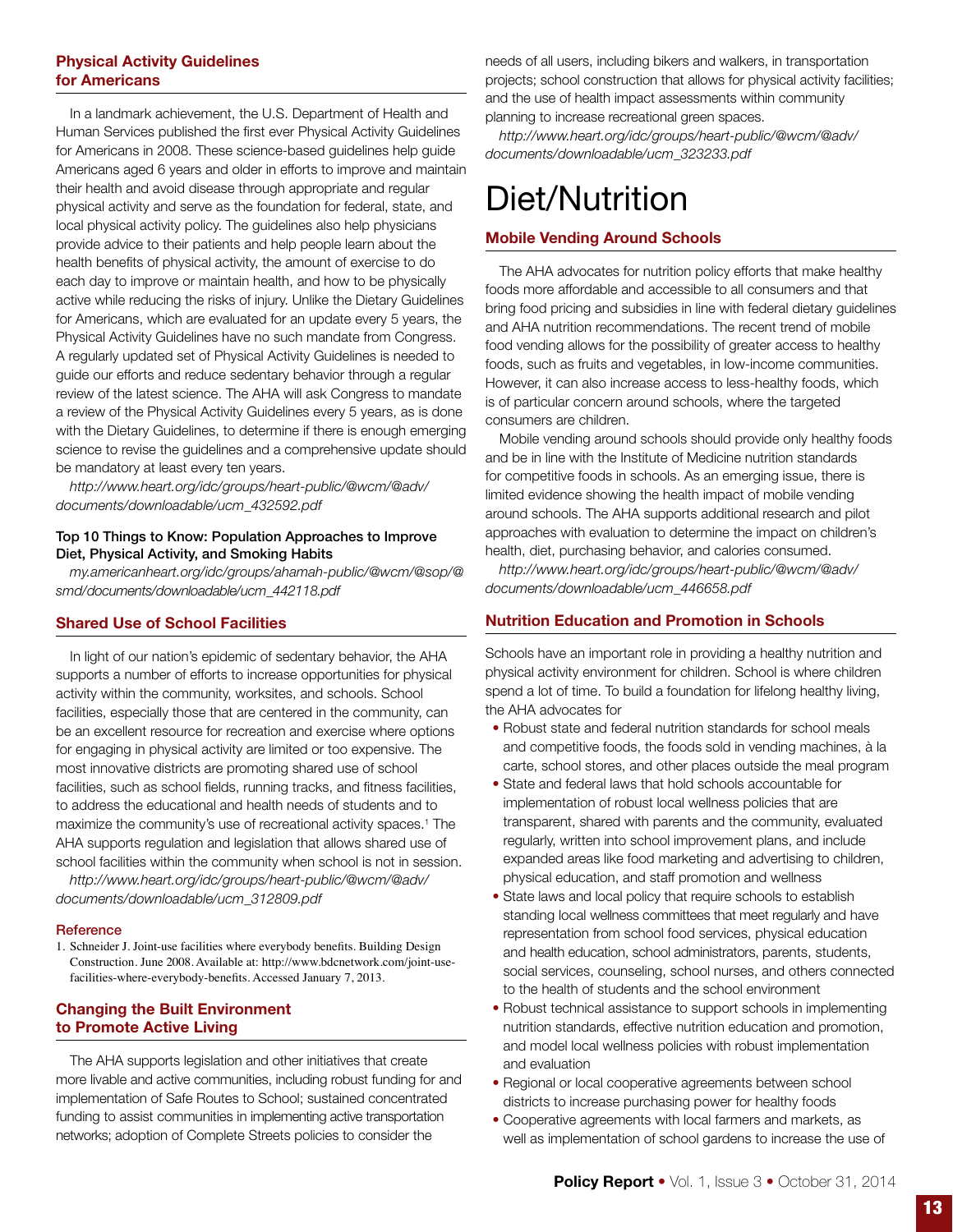

fresh fruits and vegetables in the school meal program and foster nutrition education that increases learning opportunities. *http://www.heart.org/idc/groups/heart-public/@wcm/@adv/ documents/downloadable/ucm\_301787.pdf*

# Food Marketing and Advertising to Children

Research shows that aggressive marketing and advertising of high-calorie, unhealthy foods to children contribute to today's childhood obesity epidemic. Inappropriate consumption of lownutrient, high-calorie foods contributes to energy imbalance. Consequently, the AHA sees no ethical, political, scientific, or social justification for marketing and advertising low-nutrient, high-calorie foods to children and supports efforts to diminish this practice in the United States. The AHA believes that industry should strengthen its voluntary standards for food marketing and advertising to children and would support other measures that restrict food advertising and marketing to children including, but not limited to Federal Trade Commission oversight, allowing only healthy foods to be marketed and advertised to children, discouraging product placement of food brands in multiple media technologies, eliminating the use of toys as a marketing tool for unhealthy kids' meals by restaurants, using licensed characters on only healthy foods, and not allowing unhealthy food and beverage advertising and marketing in schools or on educational materials. The intended effect of advocating for these positions is 2-fold: to improve children's dietary behaviors by reducing the consumption of low-nutrient, high-calorie foods while promoting consumption of healthy food choices..

*http://www.heart.org/idc/groups/heart-public/@wcm/@adv/ documents/downloadable/ucm\_306133.pdf*

### Reducing Sodium in the Food Supply

The AHA advocates for a stepwise reduction in sodium consumption in the US diet to 1500 mg/d by 2020. The AHA also recommends a concurrent sustained commitment by the food

and restaurant industries to maximize the use of technology and reduce the amount of salt added to the food supply. The AHA will collaborate with the FDA, the U.S. Department of Agriculture, the CDC, the National Forum for Heart Disease and Stroke Prevention, the New York City Department of Health and Mental Hygiene, and other organizations to achieve lower sodium levels in the food supply, address food labeling, develop consumer education campaigns, and promote a progressive sodium reduction strategy to lower the daily consumption of sodium by 2020.

*http://www.heart.org/idc/groups/heart-public/@wcm/@adv/ documents/downloadable/ucm\_304869.pdf*

### Top 10 Things to Know: Sodium, Blood Pressure, and Cardiovascular Disease: Further Evidence Supporting the American Heart Association Sodium Reduction Recommendations

*my.americanheart.org/idc/groups/ahamah-public/@wcm/@sop/@ smd/documents/downloadable/ucm\_446117.pdf*

# Eliminating Industrially Produced *Trans* Fats in the Food Supply

The AHA believes that eliminating *trans* fats from the food supply through public policy approaches is an important strategy for improving cardiovascular health.<sup>1</sup> Policies include robust nutrition standards in schools, menu labeling in restaurants, bans on use of *trans* fats in restaurants, robust standards for foods marketed and advertised to children, and strong procurement policies for foods purchased in government buildings and workplaces.

*http://www.heart.org/idc/groups/heart-public/@wcm/@adv/ documents/downloadable/ucm\_301697.pdf*

#### **Reference**

1. Eckel RH, Borra S, Lichtenstein AH, Yin-Piazza SY. Understanding the complexity of trans fatty acid reduction in the American diet. American Heart Association Trans Fat Conference 2006. Report of the Trans Fat Planning Group. *Circulation* 2007; 115: 2231-2246.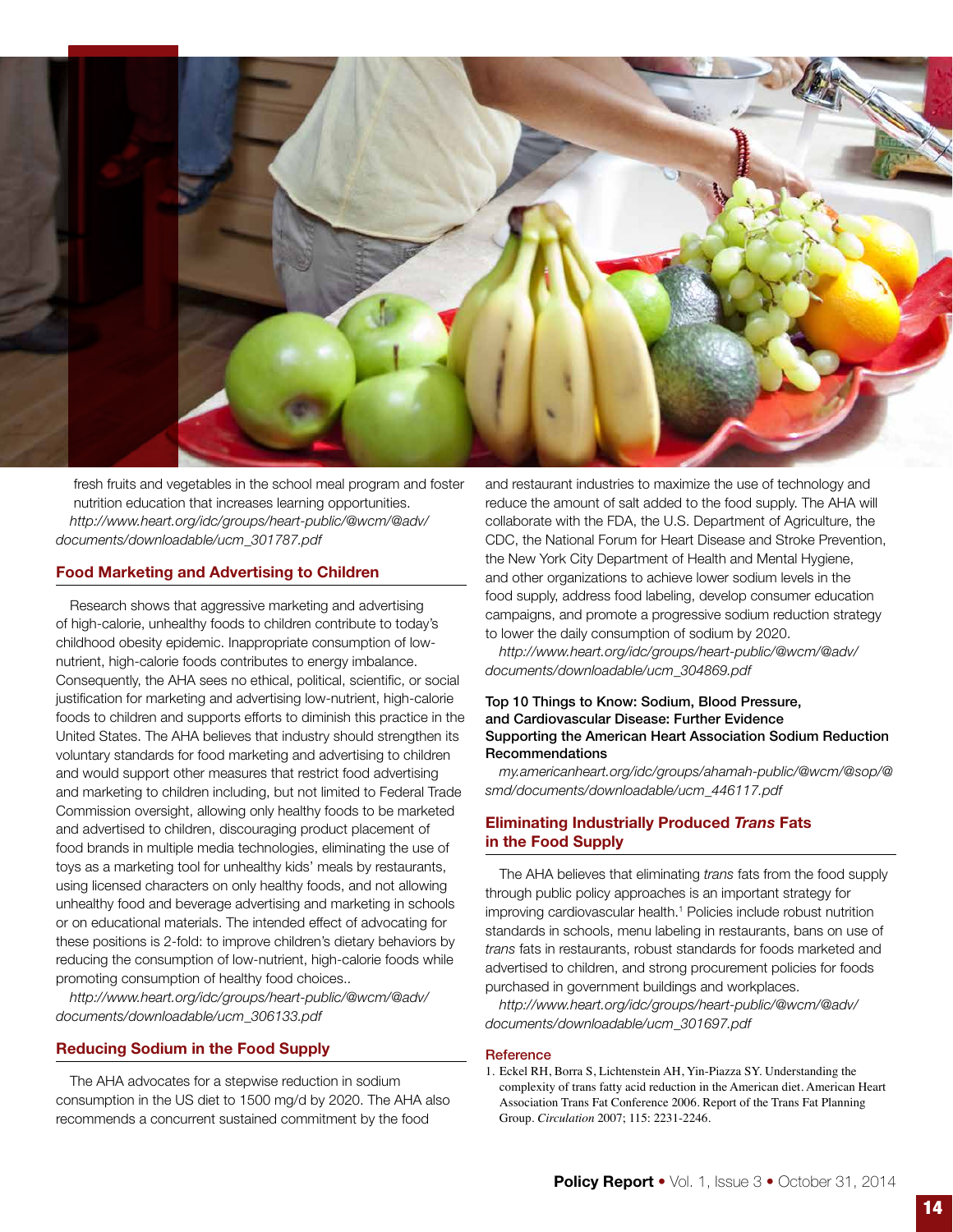# Sugar-Sweetened Beverage Taxes

The AHA supports a multipronged approach to address the nation's obesity epidemic, which includes creating policies that improve access and affordability of healthy foods to all people. The AHA also considers the concept of pricing less healthy foods and beverages higher to discourage consumption as a possible policy alternative to bring food and beverage pricing in line with the AHA's Diet and Lifestyle Recommendations and federal dietary guidelines where possible. However, the AHA believes additional research is necessary to determine the impact of these types of sales taxes or excise taxes on consumption rates and shifts in consumer choice with special consideration for disparate populations. The AHA supports initiatives in certain states to pilot this policy strategy with comprehensive surveillance to discern real-world impact on consumption trends and dietary behavior. The AHA believes there should be careful consideration of unforeseen, unintended consequences and prioritizes evaluation as the most important component to determine the impact on consumer behavior.

### Criteria for AHA Support of a Beverage Tax Initiative

To determine if the AHA might support a sugar-sweetened beverage tax proposal to assess/evaluate efficacy, the following criteria were developed as a baseline for support:

- The tax is structured to result in an increase in price for sugar-sweetened beverages (eg, a tax imposed at the time of sale as opposed to a tax imposed on the manufacturer, which can spread the cost of the tax among all products produced by the manufacturer).
- The amount of tax is anticipated to be sufficient to result in a reduction in consumption of sugar-sweetened beverages (at least 1 cent per ounce).
- Money is dedicated for evaluation with guidance that ensures rigorous evaluation, including health outcomes.
- There is a standard definition of "sugar-sweetened beverage."
- The tax does not expire after a specified time.
- At least a portion of the money is dedicated for prevention of heart disease and stroke and/or prevention of obesity.

*http://www.heart.org/idc/groups/heart-public/@wcm/@adv/ documents/downloadable/ucm\_304547.pdf*

### Menu Labeling

The AHA supports providing information about calories on restaurant menus and menu boards at the point of purchase. Although the ultimate goal is to provide this information in all restaurants, initially it should be required in restaurants with standardized menus and recipes that do not vary markedly from day to day. In tandem with this recommendation, the AHA supports the development and implementation of a consumer education campaign to help people "know their energy needs" for recommended daily calorie intake and food and beverage serving sizes.

*http://www.heart.org/idc/groups/heart-public/@wcm/@adv/ documents/downloadable/ucm\_301652.pdf*

# Procurement Standards for the Purchase of Foods and Beverages by Governments and Employers

The AHA advocates for robust nutrition standards for foods and beverages purchased for use in the workplace and in government buildings.

*http://www.heart.org/idc/groups/heart-public/@wcm/@adv/ documents/downloadable/ucm\_320781.pdf*

### Healthy Food Financing Initiatives

Ensuring access to healthy foods in all communities across the United States is a priority for the AHA. Several policy strategies attempt to accomplish this important goal, including healthy food financing. The AHA supports healthy food financing initiatives at the local, state, and federal levels, especially those that integrate in-store and out-of-store marketing strategies to increase the availability and affordability of healthy foods once stores are built or renovated to help shoppers choose healthy foods. Members of the community should be involved in creating these marketing strategies. Plans for sustainability should be in place because healthy food financing initiative projects are typically 1-time grants or loans. Evaluation should be incorporated into these initiatives to assess not only the economic impact and community revitalization but also the health impact and consumer purchasing behavior in communities, especially for disparate populations.

*http://www.heart.org/idc/groups/heart-public/@wcm/@adv/ documents/downloadable/ucm\_446657.pdf*

### Front-of-Package and Retail Shelf Icons

Consumers, manufacturers, third-party organizations such as the AHA, and retailers realize the benefit of informing purchasers how to make healthy purchasing choices by providing symbols and other messaging on food packaging or retail shelves. Consequently, health-related icons have proliferated in the marketplace leading to significant consumer confusion. The AHA ultimately favors the establishment by the FDA of a directed, standardized, comprehensive front-of-package food labeling program and icon system with unified criteria based on the best available science and consumer research, featuring consumer education as a primary goal, along with healthier food selection and consumption. In the meantime, systems currently in the marketplace and additional research will determine which type of guidance works best for educating the consumer and facilitating healthier food choices.

*http://www.heart.org/idc/groups/heart-public/@wcm/@adv/ documents/downloadable/ucm\_304838.pdf*



**Policy Report •** Vol. 1, Issue 3 • October 31, 2014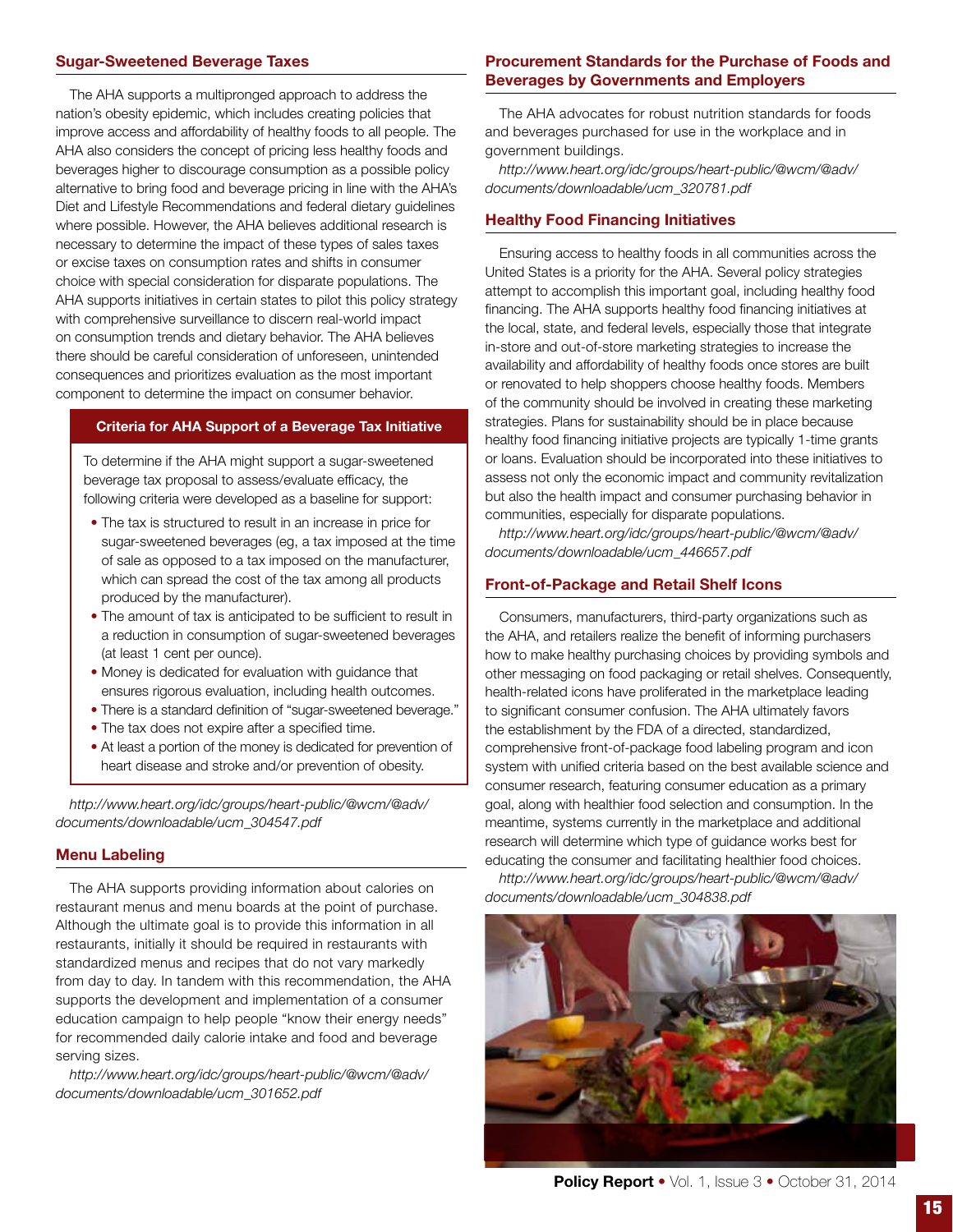# **Obesity**

# Comprehensive Worksite Wellness Programs

With >130 million Americans employed across the United States, workplaces provide a large audience for CVD and stroke prevention activities. Experience has shown that workplace wellness programs are an important strategy to prevent the major shared risk factors for CVD and stroke, including cigarette smoking, obesity, hypertension, dyslipidemia, physical inactivity, and diabetes. An estimated 25% to 30% of companies' medical costs per year are spent on employees with the major risk factors listed above.<sup>1</sup> Employees and their families share the financial burden through higher contributions to insurance, higher copayments and deductibles, reduction or elimination of coverage, and trade-offs of insurance benefits against wage or salary increases. When wellness programs are successful, their influence extends beyond individual workers to their immediate family members, who are often exposed to their favorable lifestyle changes. Worksite wellness programs that can reduce these risk factors can ultimately decrease the physical and economic burden of chronic diseases, including CVD, stroke, and certain cancers. The societal benefits of a healthy employed population extend well beyond the workplace. The AHA supports efforts to achieve comprehensive worksite wellness programs to address CVD and stroke prevention.

*http://circ.ahajournals.org/content/120/17/1725*

### **Reference**

1. Carnethon M, Whitsel LP, Franklin BA, Kris-Etherton P, Milani R, Pratt CA, Wagner GR; on behalf of the American Heart Association Advocacy Coordinating Committee; Council on Epidemiology and Prevention; Council on the Kidney in Cardiovascular Disease; Council on Nutrition, Physical Activity and Metabolism. Worksite wellness programs for cardiovascular disease prevention: a policy statement from the American Heart Association. *Circulation*. 2009;120:1725-1741

# Use of Financial Incentives Within Worksite Wellness Programs

As healthcare costs continue to skyrocket, employers are considering innovative strategies to reduce their expenses. Many employers are offering comprehensive worksite wellness programs that produce a return on investment and improve employee health and productivity. The AHA is a long-time supporter of these programs and wholeheartedly endorses their implementation, which creates a culture of health in an environment where a majority of adults spend a large part of their day. Another approach some employers are using to reduce costs is to charge selected employees more for their health insurance premiums or raise deductibles if they are overweight, smoke, or do not achieve other healthy behaviors. The 2010 Patient Protection and Affordable Care Act (ACA) codifies existing statutes that allow employers to charge employees a differential insurance premium based on meeting certain health status factors or behavior metrics. The premise behind the new law is that the financial incentive/disincentive will motivate employees to take personal responsibility for their own health and improve their behaviors and health status over the short and long term. However, this underlying premise is not well supported by evidence-based research. Moreover, the unintended ramifications of this policy could be decreased access to health care, preventive services, and disease management. The AHA supports additional research to monitor the outcomes of an incentive-based approach tied

to healthcare premiums for behavior outcomes on the quality of worksite wellness programming, employee health, and access to health care. The AHA also worked closely with the Health Enhancement Research Organization, the American Cancer Society, the American Cancer Society Cancer Action Network, the American Diabetes Association, and the American College of Occupational and Environmental Medicine to develop guidance for employers who want to implement incentive-based designs within their worksite wellness programs.

*http://journals.lww.com/joem/Fulltext/2012/07000/Guidance\_ for\_a\_Reasonably\_Designed,.20.aspx*

# Prevention, Diagnosis, and Treatment of Child and Adolescent Obesity in the Healthcare Environment

The AHA acknowledges that addressing overweight and obesity in children and adolescents in health care is a critical part of reversing the bulging waistlines and concomitant incidence of chronic disease across the United States. An American Medical Association Expert Committee released recommendations on the assessment, prevention, and treatment of child and adolescent overweight and obesity (*http://www.ama-assn.org/ama1/pub/ upload/mm/433/ped\_obesity\_recs.pdf*). The AHA endorses these recommendations. The evidence base concerning appropriate treatment and prevention options is still evolving; however, these recommendations represent the best available science, most effective practice, and soundest methods moving forward. The AHA policy statement (*http://www.heart.org/idc/groups/heartpublic/@wcm/@adv/documents/downloadable/ucm\_301721.pdf*) not only summarizes these recommendations but also defines the corresponding policy changes that must occur for the recommendations to be fully realized in a healthcare setting. Providers play a key role in the fight against childhood obesity and need to be given the support and training necessary to be effective in the clinical environment and as advocates in their communities.

### Top 10 Things to Know: Change Agents for Obese Children

*my.americanheart.org/idc/groups/ahamah-public/@wcm/@sop/@ smd/documents/downloadable/ucm\_435584.pdf* 

# Top 10 Things to Know: Approaches to the Prevention and Management of Childhood Obesity: The Role of Social Networks and the Use of Social Media and Related Electronic Technologies

*my.americanheart.org/idc/groups/ahamah-public/@wcm/@sop/@ smd/documents/downloadable/ucm\_444718.pdf* 

# Body Mass Index (BMI) Screening and Surveillance in Schools

The obesity epidemic in children is an enormous societal problem with far-reaching consequences. The AHA places a high priority on addressing the nation's childhood obesity epidemic and supports a more comprehensive surveillance system in the United States to support the goals of eliminating the epidemic burden of heart disease and stroke.<sup>1</sup> Within this context, BMI surveillance in schools — where heights and weights are measured annually and data are collected longitudinally and there is public reporting of the aggregate data — may serve to expand the understanding of childhood obesity trends and help determine the efficacy of obesity prevention programs and support program planning. The results will provide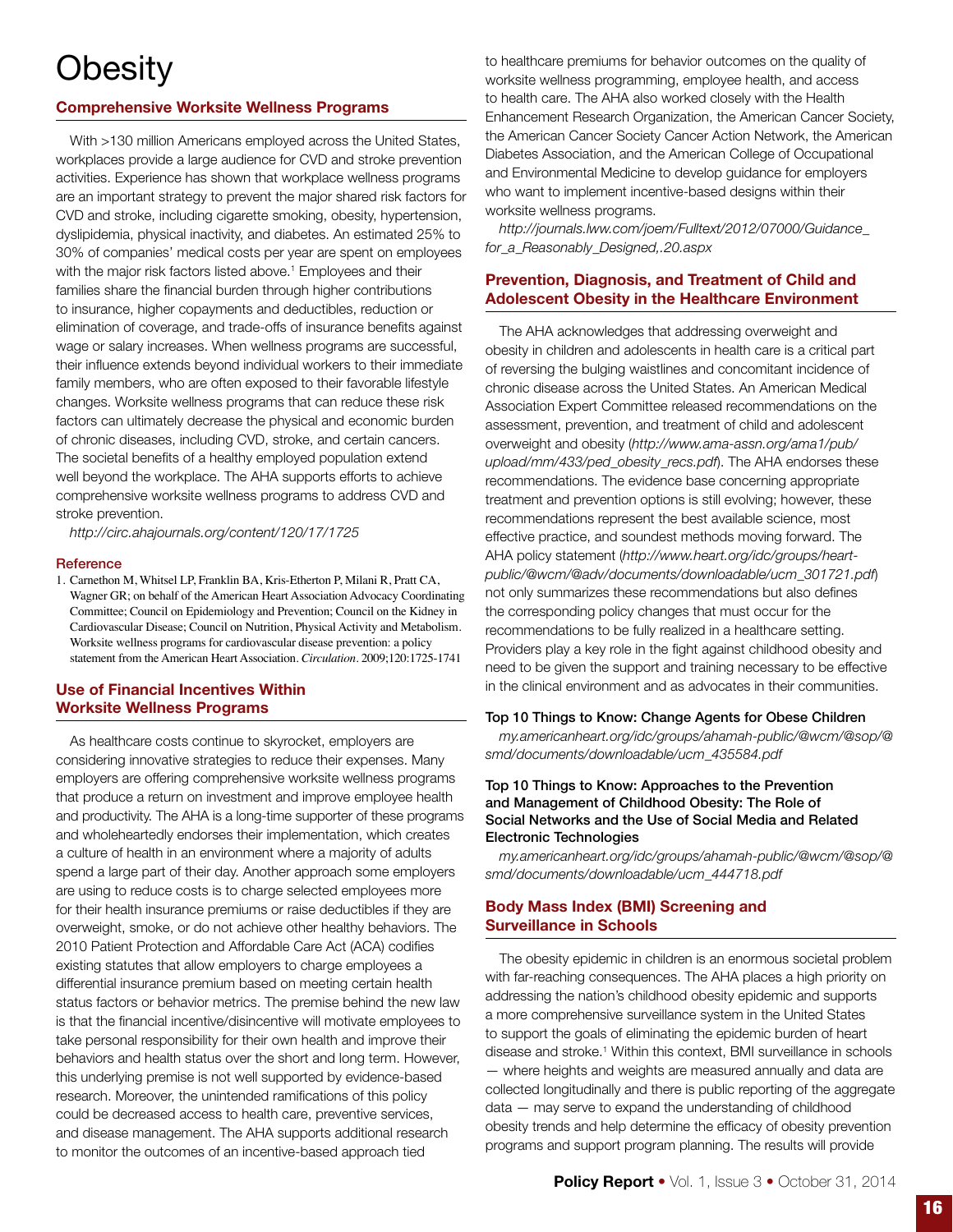important population-based assessment and prevalence data. The programs should be adequately funded, because states and schools incur a cost to conduct them. The AHA also supports these assessments annually in the healthcare environment to improve diagnosis and treatment of childhood obesity.

BMI screening programs in schools used for individual health assessment, where results are reported to parents, raise a number of concerns around measurement techniques, adequate training for those conducting the assessment, privacy protection, effective parental notification, and the importance of linking families and physicians to resources in the community that address prevention and treatment.

*http://www.heart.org/idc/groups/heart-public/@wcm/@adv/ documents/downloadable/ucm\_301789.pdf*

### Top 10 Things to Know: Mortality, Health Outcomes, and Body Mass Index (BMI) in the Overweight Range

*my.americanheart.org/idc/groups/ahamah-public/@wcm/@sop/ documents/downloadable/ucm\_319791.pdf*

### **Reference**

1. Goff DC, Brass L, Braun LT, Croft JB, Fiesch JD, Fowkes FGR, Hong Y, Howard V, Huston S, Jencks SF, Luepker R, Manolio T, O'Donnell C, Robertson RM, Rosamond W, Rumsfeld J, Sidney S, Zheng ZJ. Essential features of a surveillance system to support the prevention and management of heart disease and stroke: a scientific statement from the American Heart Association Councils on Epidemiology and Prevention, Stroke, and Cardiovascular Nursing and the Interdisciplinary Working Groups on Quality of Care and Outcomes Research and Atherosclerotic Peripheral Vascular Disease. *Circulation.* 2007;115:127-155.

# Obesity Prevention and Health Promotion in Child Care Settings

The AHA advocates for strong health promotion and obesity prevention programs in early childhood programs. Reaching young children and their families in child care settings is an important strategy for the primary prevention of CVD and associated risk factors through children's dietary intake, physical activity, and energy balance, thus combating the childhood obesity epidemic. Children spend many waking hours in these programs, and they should be safe, healthy, and smoke-free environments.

*http://www.heart.org/idc/groups/heart-public/@wcm/@adv/ documents/downloadable/ucm\_304549.pdf*

### Chemicals in the Environment and the Impact on Obesity

The AHA recognizes that the causes of obesity are multifactorial and complex and therefore must be addressed on multiple levels. Recently, endocrine-disrupting chemicals such as diethylstilbestrol, bisphenol A, phthalates and organotins have been proposed as potential "obesogens" that contribute to a toxic chemical burden that may initiate or exacerbate the development of obesity and its related comorbidities. Endocrine-disrupting chemicals are found in a variety of products, including plastics, cosmetics, shampoos, soaps, lubricants, pesticides, paints, and flame-retardant materials. Laboratory studies are still determining the exact mechanisms by which these substances affect weight, but current evidence suggests that they disrupt developmental and homeostatic controls over fat production and energy balance. However, determining the link with obesity can be especially challenging because obese people might be eating more and therefore exposing themselves to more of the chemicals in food packaging. Teasing out causality can be challenging. Although limited research exists on the effect

of these environmental chemicals on human populations, several epidemiological studies have found that chemical exposure, particularly during critical developmental periods, is positively correlated with increased weight, CVD, and diabetes. Additional research is needed to clarify these results and establish a causal link between exposure to endocrine-disrupting chemicals and adverse health effects in humans, as well as to discern the physiological, cellular, and metabolic impact of exposure. The AHA recommends further research before taking a proactive advocacy position.

*http://www.heart.org/idc/groups/heart-public/@wcm/@adv/ documents/downloadable/ucm\_316488.pdf*

# Air Pollution

The AHA maintains that exposure to particulate matter air pollution is a modifiable risk factor that contributes to cardiovascular morbidity and mortality. Long-term exposures can increase risk, and a reduction in air pollution can lower risk of developing CVD. For this reason, the AHA monitors and supports legislation or regulation that will decrease air pollution and supports Environmental Protection Agency standards for reducing exposure to fine particulate matter in all communities. *http://circ.ahajournals.org/content/121/21/2331*

### Top 10 Things to Know: Air Pollution and Cardiovascular Disease (CVD)

*my.americanheart.org/idc/groups/ahamah-public/@wcm/@sop/ documents/downloadable/ucm\_319618.pdf* 



Policy Report • Vol. 1, Issue 3 • October 31, 2014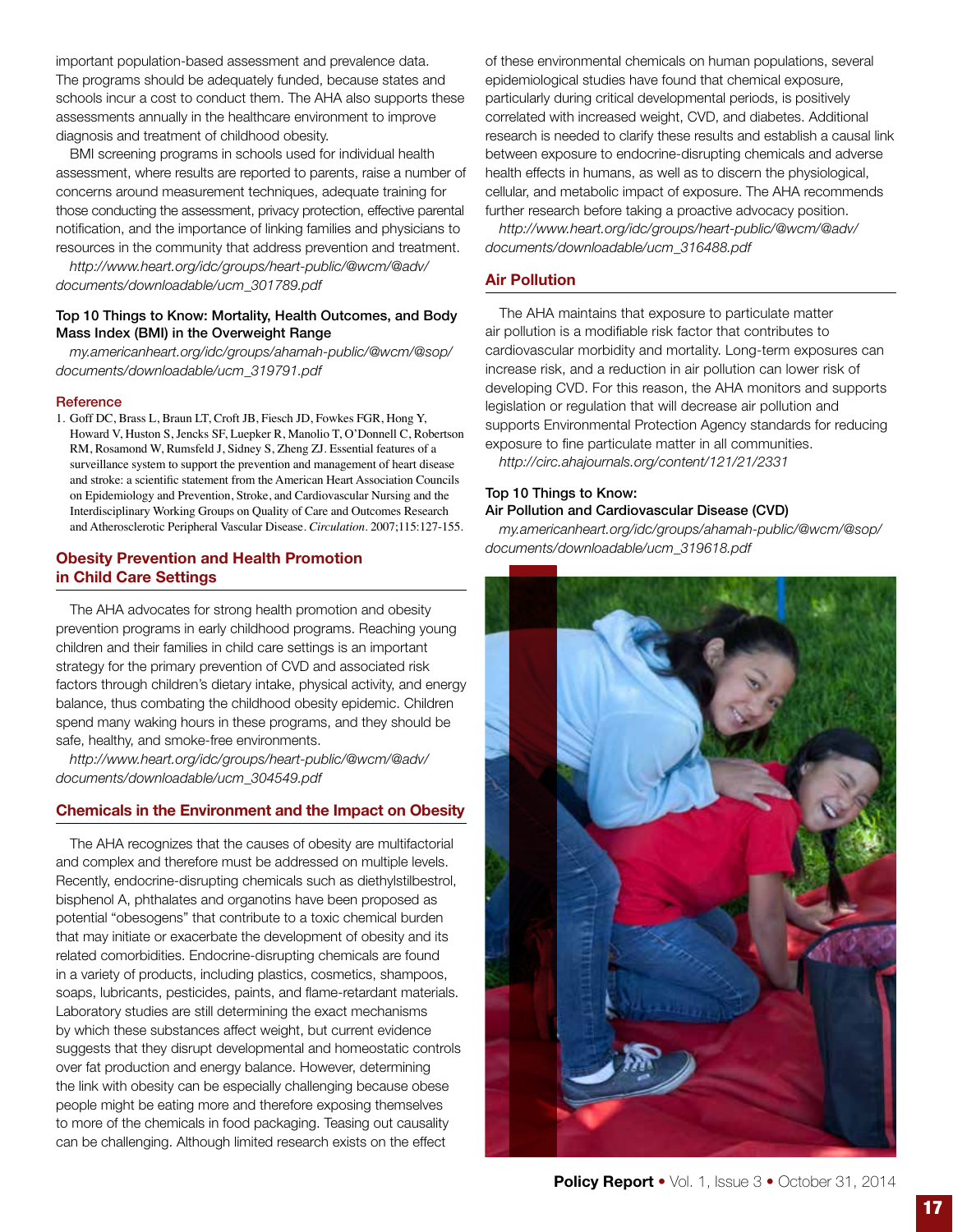# *Supporting Heart Disease and Stroke Research*

# Research

# National Institutes of Health



An estimated 83 million U.S. adults suffer from CVDs. These lifethreatening conditions include coronary heart disease, heart failure, stroke, and high blood pressure. In 2008, CVD was the cause of nearly 33% of all U.S. deaths and an underlying or contributing cause of about 55% of deaths. However, due in large part to National Institutes of Health (NIH)−funded research, death rates from heart disease and stroke have dropped by 60% and 70%, respectively, since 1940. Despite the significant return on investment, the NIH invested a disproportionate and meager 6% of its fiscal year 2013 budget on heart research and a mere 1% on stroke research (see chart). This funding level is not commensurate with scientific opportunities, the number of people afflicted with CVD, and the Each year, the AHA joins the medical research community and the physical and economic toll exacted on our nation.

In advocating for an adequate appropriation for the NIH to capitalize on the investment to improve Americans' health, spur economic growth and innovation, and advance science. The AHA also advocates for funding increases for NIH heart and stroke research and works to protect the NIH from cuts in funding.

*http://www.heart.org/idc/groups/heart-public/@wcm/@adv/ documents/downloadable/ucm\_304822.pdf* 

# Top 10 Things to Know: About Heart Disease and Stroke Statistics

*my.americanheart.org/idc/groups/ahamah-public/@wcm/@ sop/@smd/documents/downloadable/ucm\_447447.pdf*

# CDC Heart Disease and Stroke Prevention Programs

Each year, the CDC spends on average only 16 cents per person in the United States on heart disease and stroke prevention. The CDC Division for Heart Disease and Stroke Prevention awards grants to states and conducts surveillance to improve cardiovascular health for all. However, some states receive no money. State heart disease and stroke prevention programs focus on controlling blood pressure and cholesterol, knowing heart disease and stroke signs and symptoms, calling 911, improving emergency response and quality of care, and eliminating health disparities. The CDC supports the Paul Coverdell National Acute Stroke Registry to measure, track, and improve the quality and delivery of stroke care in 6 states (Georgia, Massachusetts, Michigan, Minnesota, North Carolina, and Ohio). More than 246 hospitals participate in the Paul Coverdell National Acute Stroke Registry. Goals include addressing gaps between practice and guidelines and promoting growth of quality improvement in stroke care in hospitals and emergency medical services (EMS). Since January 2005, the Paul Coverdell National Acute Stroke Registry has collected about 120,000 stroke and transient ischemic attack cases. Data show sustained progress in 7 of 10 stroke quality improvement measures.

In 20 states, the Well-Integrated Screening and Evaluation for Women Across the Nation (WISEWOMAN) program screens uninsured and underinsured low-income women aged 40 to 65 years for heart disease and stroke risk. They receive counseling, education, referral, and follow-up as appropriate. From 2000 to mid-2008, WISEWOMAN reached >84,000 low-income women, provided >210,000 lifestyle interventions, and identified 7647 new cases of high blood pressure, 7928 new cases of high cholesterol, and 1140 new cases of diabetes. Among those participants who were rescreened 1 year later, average blood pressure and cholesterol levels had decreased considerably.

The AHA advocates for adequate CDC funding for implementation of heart disease and stroke prevention programs in all states, the Paul Coverdell National Acute Stroke Registry, WISEWOMAN, and a broad surveillance system.

*http://www.heart.org/idc/groups/heart-public/@wcm/@adv/ documents/downloadable/ucm\_301639.pdf*

# Comparative Effectiveness Research

Determining the comparative effectiveness of different treatment modalities provides a potentially useful approach for improving clinical decision making and patient outcomes. There are, however, differing views of the definition, scope, and application of comparative effectiveness research that have led to considerable controversy. As a mission-driven volunteer organization that focuses on optimal cardiovascular health for all Americans and the best interests of patients with CVDs and stroke, the AHA offers the following principles on comparative effectiveness research:

- Conducting and interpreting comparative effectiveness research according to fundamental scientific principles
- Defining value for patients through comparative effectiveness research
- Applying comparative effectiveness research to patient treatment decisions
- Funding and oversight of comparative effectiveness research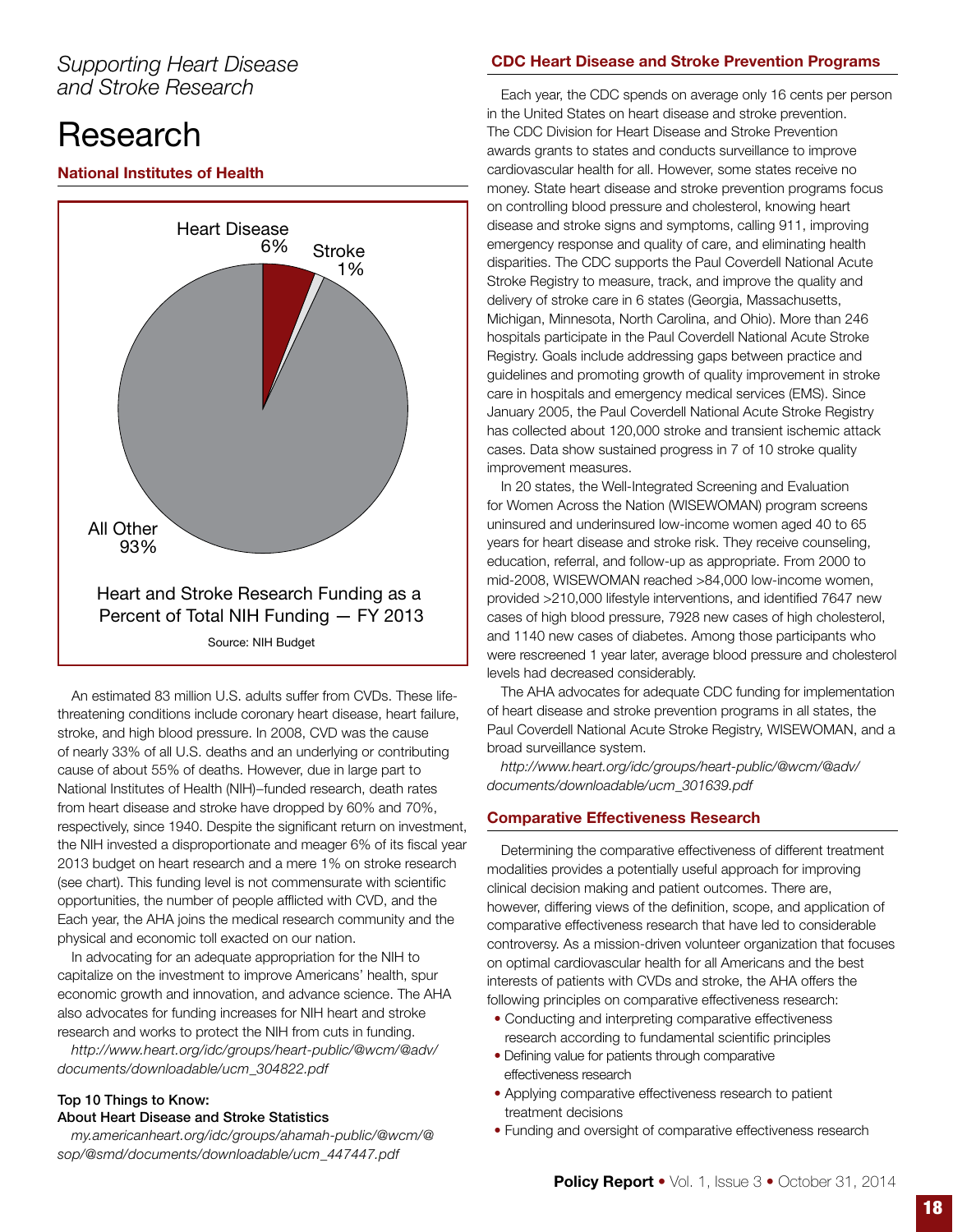The AHA stands committed to seek input, engage in meaningful dialogue, and join in collaboration with other voluntary health organizations to help create a stronger consensus on how comparative effectiveness research can best serve the public interest.

*http://circ.ahajournals.org/content/119/22/2955*

# Genetics and CVD

The ready availability of human genetic data represents a great opportunity to improve human health by personalizing health care and has the potential to entirely transform how we think about the risk for disease. However, recent technological advances also create new moral, ethical, and legal challenges that must be addressed before the positive impact of these advances on human health can be fully realized.

- Although recent legislation protects individuals from discrimination by employers or health insurance providers on the basis of their genetic information, important areas of potential discrimination such as life insurance are not included.
- Legislation should be formulated to provide broader protection. Further patenting of DNA sequences should not be approved where the "invention" involves the observation of functionally unaltered human DNA, because allowing these patents can lead to a monopoly on testing related to these genes, reduce access to testing, and further inhibit scientific discovery.
- All genetic tests, including laboratory-developed genetic tests, should undergo independent review to confirm their analytic and clinical validity. The FDA would be an appropriate body to carry out this review. Detailed information should be made available to healthcare professionals and the public at large.
- Genetic testing should be carried out in a specialist center where genetic counseling is available. Pharmacogenomics can be used to predict drug efficacy and adverse events or to identify optimal doses for individual patients. Genetics and genomics should be a fundamental part of the training curriculum for all health professionals. It is imperative that there be significant funding for research on the

genetics of CVD by the NIH and other funding agencies to promote discovery, improve assessment of variant pathogenicity, refine genotype-phenotype correlations, and gain the necessary insights into disease pathogenesis that will ultimately allow transformation of the clinical management of inherited CVD.

*http://circ.ahajournals.org/content/126/1/142*

# Top 10 Things to Know: Genetics and Cardiovascular Disease

*my.americanheart.org/idc/groups/ahamah-public/@wcm/@sop/@ smd/documents/downloadable/ucm\_441156.pdf*

# Access to Quality Health Care

# American Heart Association/American Stroke Association Stroke Association Principles for Palliative Care

The American Heart Association/American Stroke Association aims to help all Americans build healthier lives free of cardiovascular diseases and stroke. These efforts include increasing access to high-quality, evidence-based care that improves patient outcomes and quality of life and is consistent with patients' values, preferences and goals. Ensuring awareness of and access to palliative care aligns with the AHA/ASA's goals.

Palliative care is defined as medical and supportive care for people with serious illness that is routinely integrated into care by all practitioners and focused on providing patients and their families with relief from illness and suffering burden — including symptoms, pain and stress — regardless of diagnosis.<sup>1</sup> The AHA/ASA has developed principles to guide its advocacy in this important area.

The AHA/ASA believes that its engagement in support of palliative care is appropriate and necessary for several reasons. First, many patients suffer from burdensome symptoms that adversely affect function and quality of life.<sup>2,3,4,5,6,7,8,9,10,11</sup> As a result, many patients and families want palliative care, but often do not receive it.<sup>12,13,14</sup> Meanwhile, advance care planning, a component of palliative care, supports the alignment of care with patient preferences, as it offers patients and families the opportunity to understand what to expect in the future, and to express their preferences and expectations for the medical care they wish to receive.<sup>15</sup> Medical literature also supports shared decision making as a best practice<sup>16,17</sup> and has demonstrated that palliative care may improve outcomes.<sup>18,19</sup>

Recognizing the literature showing that palliative care helps meet the priority needs of patients, better aligns patient care with preferences, supports clinical care best practices and contributes to improved quality of care and outcomes for patients and families, the AHA/ASA supports a system of care that:

- Provides patients with access to continuous, coordinated, comprehensive, high-quality palliative care given simultaneously with specialist-level cardiovascular and stroke care.
- Ensures well-prepared, empowered individuals and families.
- Customizes care to reflect patient and family preferences, as well as the unique situation of each individual.
- Develops and supports a skilled, compassionate and responsive healthcare workforce.
- Continually assesses itself and its performance against these principles.

### **References**

- 1. Center to Advance Palliative Care, 2011 Public Opinion Research on Palliative Care: A Report Based on Research by Public Opinion Strategies.
- 2. Adler, ED et al. Palliative Care in the Treatment of Advanced Heart Failure, *Circulation*, 2009;120:2597-2606.



Policy Report • Vol. 1, Issue 3 • October 31, 2014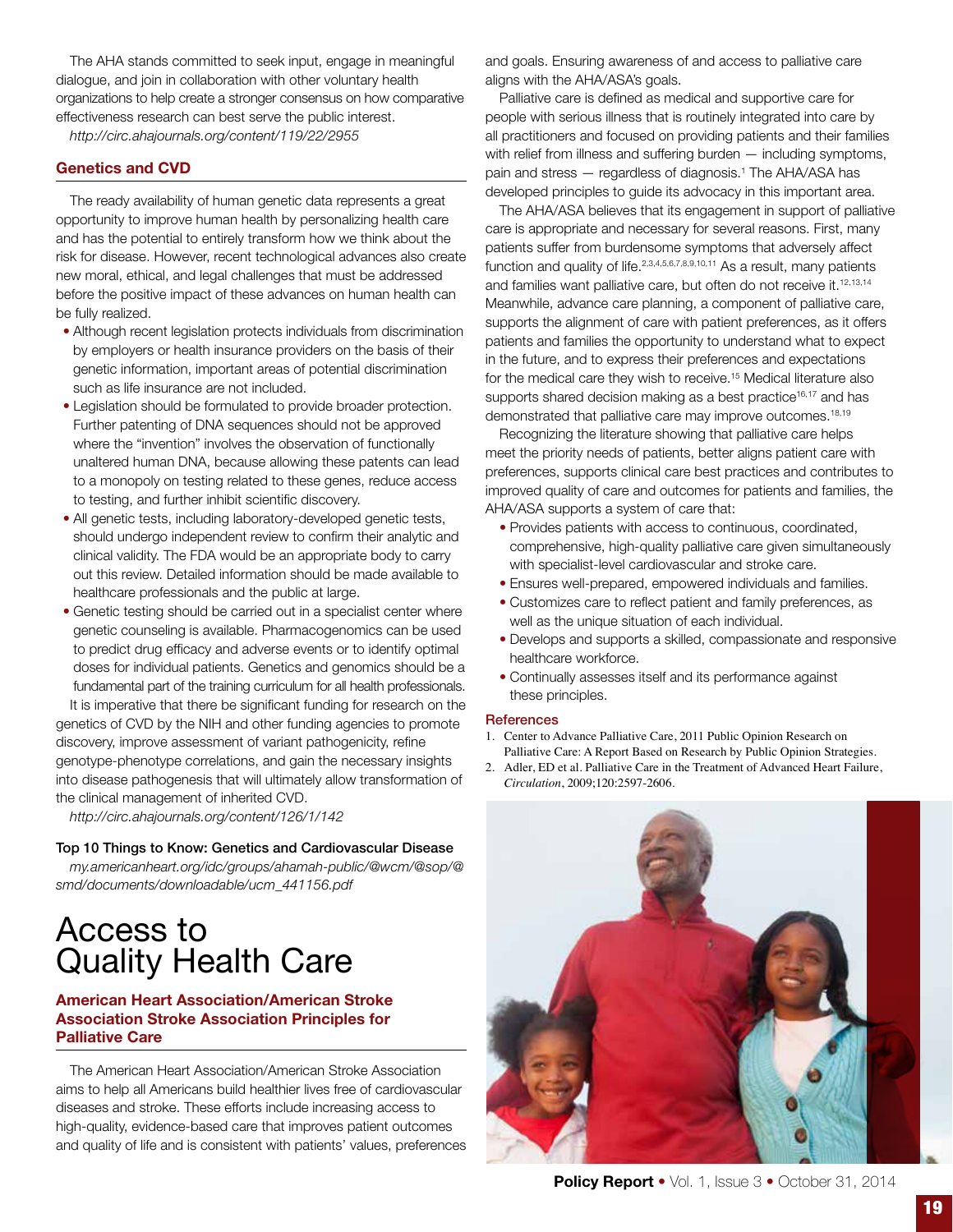- 3. Allen, LA et al. Decision Making in Advanced Heart Failure: A Scientific Statement from the American Heart Association. *Circulation*. 2012;125: 1928-1952.
- 4. Murphy SL, Xu JQ, Kochanek KD. Deaths: Preliminary data for 2010. National vital statistics reports; vol 60 no 4. Hyattsville, MD: National Center for Health Statistics. 2012.
- 5. Goodlin SJ. Palliative care for end-stage heart failure. *Curr Heart Fail Rep*. 2005;2:155–160
- 6. McCarthy M, Lay M, Addington-Hall J. Dying from heart disease. *J R Coll Physicians Lond*. 1996;30:325–328
- 7. Goebel JR, Doering LV, Shugarman LR, et al. Heart failure: The hidden problem of pain. *Journal of Pain and Symptom Management*. 2009;38(5): 698-707.
- 8. Murray SA, Boyd K, Kendall M, Worth A, Benton TF, Clausen H. Dying of lung cancer or cardiac failure: Prospective qualitative interview study of patients and their carers in the community. *British Medical Journal*. 2002;325(7370):929-933.
- 9. Levenson JW, McCarthy EP, Lynn J, Davis RB, Phillips RST. The last six months of life for patients with congestive heart failure. *J Am Geriatr Soc*. 2000;48(5 Suppl):S101-109.
- 10. Tsuchihashi-Makaya M, Kato N, Chishaki A, Takeshita A, Tsutsui H. Anxiety and poor social support are independently associated with adverse outcomes in patients with mild heart failure. *Circulation Journal*. 2009;73(2):280-287.
- 11. Boyd KJ, Murray SA, Kendall M, Worth A, Benton TF, Clausen H. Living with advanced heart failure: A prospective, community based study of patients and their carers. *European Journal of Heart Failure*. 2004;6(5):585-591.
- 12. Singer PA, Martin DK, Kelner M. Quality end-of-life care: patients' perspectives. *JAMA*. 1999;281:163–168.
- 13. Allen, LA et al. Decision Making in Advanced Heart Failure: A Scientific Statement from the American Heart Association. *Circulation*. 2012;125: 1928-1952.
- 14. Adler, ED et al. Palliative Care in the Treatment of Advanced Heart Failure, *Circulation*, 2009;120:2597-2606.
- 15. Connor, SR, Comparing Hospice and Nonhospice Patient Survival Among Patients Who Die Within a Three-Year Window, *J Pain Symptom Manage* 2007;33:238e246.
- 16. Ahluwalia SC, Fried TR, Physician Factors Associated With Outpatient Palliative Care Referral, *Palliative Medicine* 2009;23:608-615
- 17. Morrison RS, Meier DE, Palliative Care. *N Engl J Med* 2004;350(25): 2582-2590.
- 18. Temel, JS et al. Early Palliative Care for Patients with Metastatic Non-smallcell Lung Cancer. *New England Journal of Medicine*. 363;8 August 19, 2010.
- 19. Aiken, LS, et al. Outcome Evaluation of a Randomized Control Trial of the PhoenixCare Intervention: Program of Case Management and Coordinated Care for the Seriously Chronically Ill. *Journal of Palliative Medicine*. Volume 9, Number 1, 2006.

# Pulse Oximetry Screening in Newborns

Pulse oximetry is a screening tool that, when used with newborns, can identify certain critical congenital heart defects (critical CHDs). The signs of certain criticalCHDs might not be apparent before an infant is discharged from the hospital, which can result in significant morbidity and occasional mortality. Routine pulse oximetry screening performed on asymptomatic newborns after 24 hours of life but before hospital discharge may detect such problems. These tests are cost-effective. Routine pulse oximetry performed after 24 hours in hospitals that have on-site pediatric cardiovascular services incur very low costs and risk of harm.

A 2009 statement from the AHA and the American Academy of Pediatrics<sup>1</sup> determined that further research was needed across larger groups and systems before pulse oximetry screening could be recommended as a standard of care. Since then, many studies that support this practice have been published, and on September 23, 2011, the Secretary of the US Department of Health and Human Services adopted the recommendation of the Advisory Committee

on Heritable Disorders in Newborns and Children to add pulse oximetry screening for critical CHDs in newborns to the Uniform Screening Panel.

It is now up to individual states to adopt this recommendation for their panels, determine an appropriate implementation strategy, and set a timeline for implementation. The AHA supports the Secretary's decision requiring that all newborns be screened for critical CHDs with pulse oximetry before they are discharged from the birthing facility. So far several states – California, Indiana, New Hampshire, New Jersey, Tennessee, West Virginia, Connecticut, Virginia, and Maryland – have responded and are implementing or establishing regulation to conduct pulse oximetry screening for newborns. The AHA believes that it is critically important to evaluate screening initiatives as they are implemented. The AHA also advocates for a comprehensive screening model in newborn care with pulse oximetry screening as one important strategy within that model. Pulse oximetry screening is an effective, noninvasive, inexpensive tool to diagnose critical CHDs.

*http://www.heart.org/idc/groups/heart-public/@wcm/@adv/ documents/downloadable/ucm\_430441.pdf*

### **Reference**

1. Mahle WT. et al., Role of pulse oximetry in examining newborns for congenital heart disease: a scientific statement from the American Heart Association and the American Academy of Pediatrics. *Circulation*. 2009;120:447-458.

# Healthcare Reform

As a patient-centered organization, the AHA approaches its commitment to healthcare reform from the patient perspective and believes the following 6 principles are integral to providing effective, equitable, and excellent health care for Americans. These principles are access to care, preventive services, quality health care, the elimination of health disparities, biomedical research to improve the prevention and treatment of CVD, and establishment of an adequate and diverse workforce.

*http://www.heart.org/idc/groups/heart-public/@wcm/@adv/ documents/downloadable/ucm\_306160.pdf* 

# Health Equity and CVD

CVDs take a disproportionate toll on many racial and ethnic groups in the United States.<sup>1</sup> Racial and ethnic minority populations also confront more barriers to CVD diagnosis and care, receive lower-quality treatment, and experience worse health outcomes than their white counterparts.<sup>2</sup> Such disparities are linked to a number of complex factors, such as income and education, genetic and physiological factors, access to care, and communication barriers.2,3

The AHA/American Stroke Association (ASA) advocates for

- Meaningful, affordable high-quality health coverage for all U.S. residents that is culturally and language appropriate
- The Health Equity and Accountability Act, comprehensive legislation designed to help eradicate health disparities
- Funding at the national and state levels for WISEWOMAN or similar programs that provide free screening and lifestyle intervention services to low-income, uninsured, or underinsured women
- Improved reporting of healthcare data, including new drug and medical device safety and efficacy data, by sex, race, and ethnicity *http://www.heart.org/idc/groups/heart-public/@wcm/@adv/ documents/downloadable/ucm\_301731.pdf*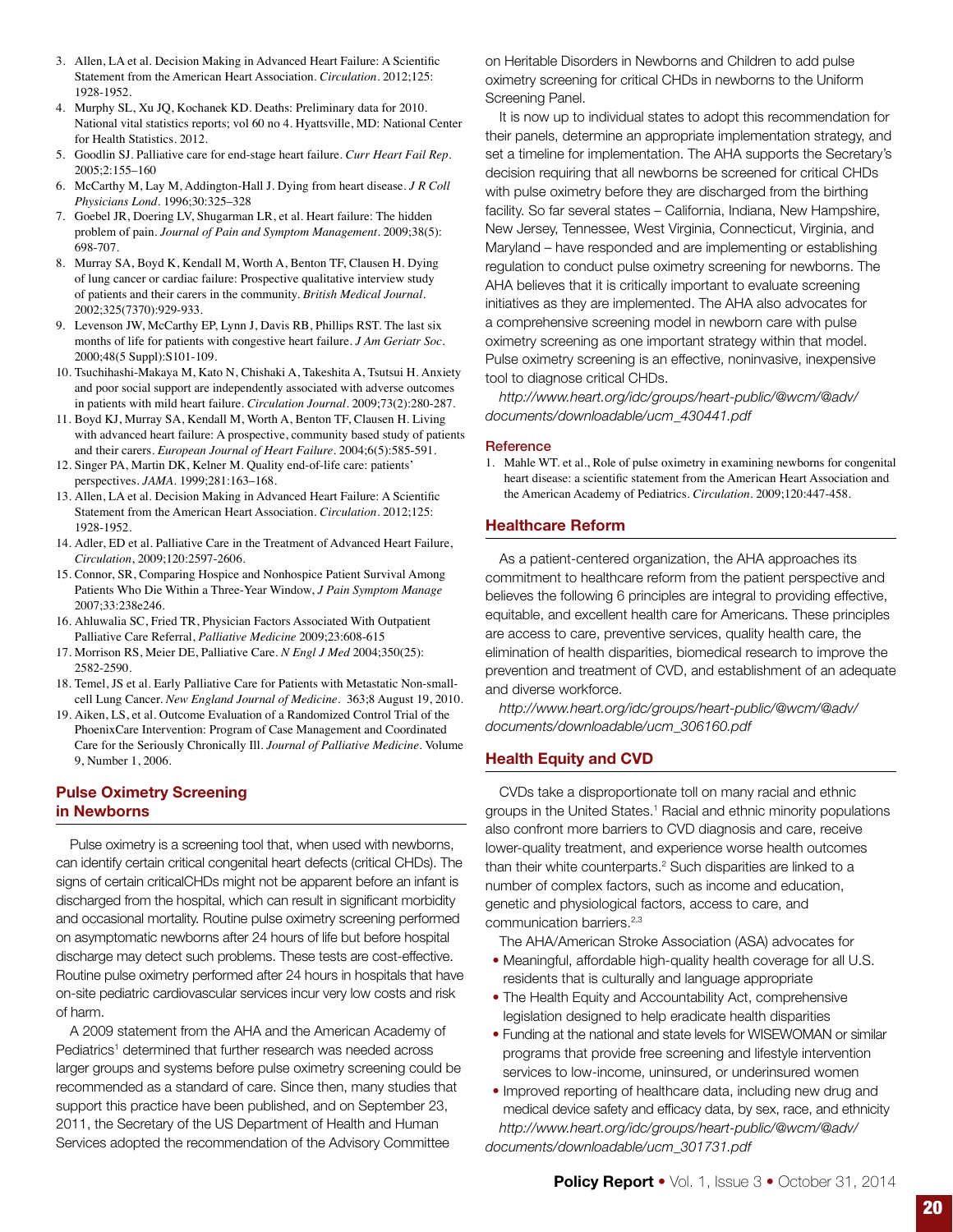#### **References**

- 1. Mensah GA, Mokdad AH, Ford ES, Greenlund KJ, Kroft JB. State of disparities in cardiovascular health in the United States. Circulation. 2005;111:1233-1241.
- 2.`Eckel RH, Borra S, Lichtenstein AH, Yin-Piazza SY. Understanding the complexity of trans fatty acid reduction in the American diet. American Heart Association Trans Fat Conference 2006. Report of the Trans Fat Planning Group. *Circulation* 2007; 115: 2231-2246.
- 3. Yancy CW, Benjamin EJ, Fabunmi RP, Bonow RO. Discovering the full spectrum of cardiovascular disease: Minority Health Summit 2003: executive summary. *Circulation*. 2005; 111;1339-1349.

### The Uninsured With Heart Disease and Stroke

An estimated 7.3 million Americans with CVDs are uninsured (Analysis of 2006–2010 National Health Interview Survey data conducted by the George Washington University Center for Health Policy Research for the American Heart Association; August 2011). often with dire health consequences. They are far less likely than their insured counterparts to receive appropriate and timely medical care and, as a result, suffer worse medical outcomes, including higher mortality rates.

Of adults (aged 18 to 64 years) who report having heart disease, hypertension, or stroke, approximately 15% are uninsured.<sup>8</sup> There are identifiable characteristics of the typical uninsured CVD patient that reflect social inequities as well.<sup>8</sup>

- Their average age is 44.
- Only 61% of uninsured individuals with CVD report having a usual place of medical care, compared with 95% of their insured counterparts.
- Blacks and Hispanics are more likely to be uninsured than whites.
- The uninsured also report being unable to afford prescription drugs nearly 4 times more often than those who are insured (43% versus 11%).
- Nearly half of the uninsured with CVD cite cost as the reason they lacked coverage; 36% cite a lost job or new employer.
- Between 10% and 22% of adults with congenital heart disease are uninsured, and two thirds have reported difficulty obtaining health insurance or changing jobs to guarantee coverage.<sup>11</sup>

The AHA supports the many patient-centered protections in the ACA that will make insurance more accessible, affordable, and adequate for Americans with heart disease or stroke. The association is working to ensure that these reforms are implemented in a common-sense and beneficial way for patients and will also work to build on these reforms in the coming years to prevent patient protections from being undermined or repealed.

*http://www.heart.org/idc/groups/heart-public/@wcm/@adv/ documents/downloadable/ucm\_304486.pdf*

#### **References**

- 1. Goff DC, Brass L, Braun LT, Croft JB, Fiesch JD, Fowkes FGR, Hong Y, Howard V, Huston S, Jencks SF, Luepker R, Manolio T, O'Donnell C, Robertson RM, Rosamond W, Rumsfeld J, Sidney S, Zheng ZJ. Essential features of a surveillance system to support the prevention and management of heart disease and stroke: a scientific statement from the American Heart Association Councils on Epidemiology and Prevention, Stroke, and Cardiovascular Nursing and the Interdisciplinary Working Groups on Quality of Care and Outcomes Research and Atherosclerotic Peripheral Vascular Disease. *Circulation*. 2007;115:127-155
- 2. Skorton DJ, Garson A Jr, Fox JM, Truesdell SC, Webb, GW, Williams RG. Task force 5: adults with congenital heart disease – access to care. *J Am Coll Cardiol*. 2007;37:1093-1198

### Medicaid and CVD

Medicaid, the nation's health insurance program for low-income Americans, covers many of the country's poorest and sickest patients and provides a critical financing mechanism for their healthcare services, including those for CVD patients. More than 16 million adults with Medicaid coverage (53%) have a history of CVD.<sup>1</sup> Under the ACA, as of 2014, Medicaid eligibility expanded to cover uninsured persons below 133% of the poverty level (approximately \$11,000 in 2011 dollars). By 2019, Medicaid is expected to cover an additional 16 million individuals.<sup>2</sup>

The Medicaid program is a shared responsibility between the federal government and the states. Although states operate the program, make significant choices about coverage, and determine who is eligible, the federal government establishes program parameters and matches state spending on health and long-term care services.

Currently, the Congressional Budget Office projects that federal Medicaid spending will more than double in the next decade. This dramatic increase in federal support for healthcare services for lower-income Americans is driven by increases in healthcare spending, growing demand for long-term care as the babyboomer generation ages, and eligibility changes made by the new healthcare reform law, among other factors.

In response to tight budgets, federal and state governments are considering a variety of approaches to reduce the growth of federal and state Medicaid spending and give states more flexibility in how the program operates. The AHA opposes policies that reduce access to or significantly increase the cost of necessary care for persons with CVD. These include policies that cause states to scale back eligibility, cut benefits, or significantly increase cost sharing for Medicaid beneficiaries. Such proposals are at odds with the association's first principle of healthcare reform, which states that "all residents of the United States should have meaningful, affordable healthcare coverage."3

*http://www.heart.org/idc/groups/heart-public/@wcm/@adv/ documents/downloadable/ucm\_426261.pdf* 



Policy Report • Vol. 1, Issue 3 • October 31, 2014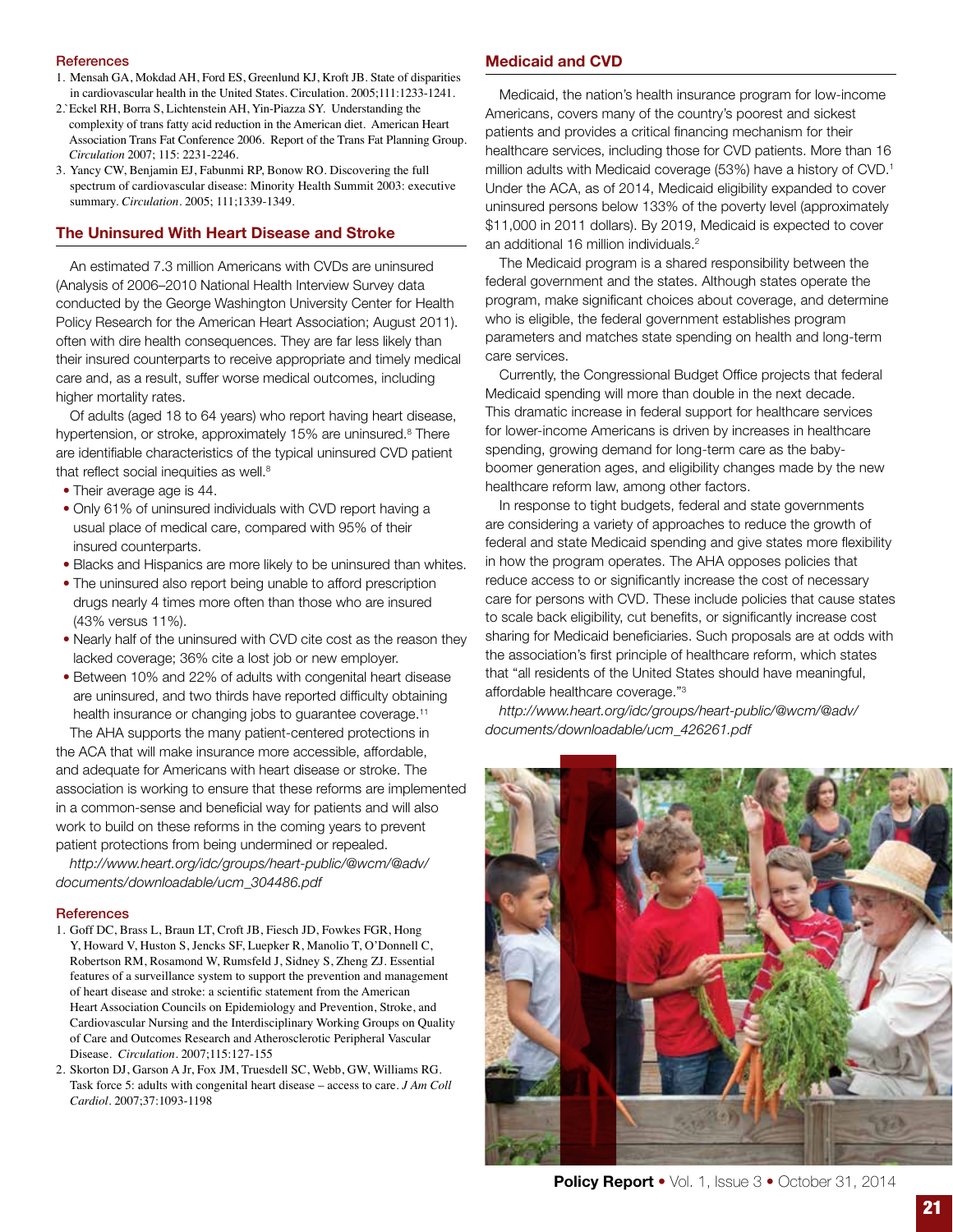### **References**

- 1. Ku L, Ferguson C. Medicaid works: a review of how public insurance protects the health and finances of low-income families and individuals. June 13, 2011. Available at: http://www.firstfocus.net/library/reports/medicaid-works-areview-of-how-public-insurance-protects-the-health-and-finances-of-. Accessed January 7, 2013.
- 2. Public Laws 111-148 and 111-152, Patient Protection and Affordable Care Act. Section 2001. Congressional Budget Office, Letter to Speaker Nancy Pelosi, March 20, 2010. Selected CBO Publications Related to Healthcare Legislation, 2009-2010. Available at: http://cbo.gov/ftpdocs/120xx/doc12033/12- 23SelectedHealthcare Publications.pdf. Accessed December 31, 2012.
- 3. Gibbons RJ, Jones DW, Gardner TJ, Goldstein LB, Moller JH, Yancy CW. The American Heart Association's 2008 statement of principles for healthcare reform. *Circulation*. 2008;118:2209-2218.

### Medicaid Preventive Services

The AHA believes that disease prevention is an important way to improve the quality of health of Americans for the long term and to reduce overall costs of care. Several recent studies support the link between minimizing risk factors and reducing chronic disease. Approximately 44% of the decline in U.S. age-adjusted coronary heart diseasedeath rates from 1980 to 2000 can be linked to improvements in risk factors, including reductions in total blood cholesterol, systolic blood pressure, smoking prevalence, and physical inactivity. However, these reductions were partially offset by increases in prevalence of obesity and diabetes.<sup>1</sup>

One of the provisions of the ACA emphasizes preventive services for the Medicaid population by giving states an incentive to provide U.S. Preventive Services Task Force Level A and B recommended services to Medicaid enrollees. The Task Force is an independent body supported by U.S. Department of Health and Human Services staff. The U.S. Preventive Services Task Force assigns 1 of 5 letter grades to each of its recommendations. Level A and B recommendations are those supported by the greatest amount of quality scientific evidence with significant certainty that the net benefit to patients is moderate or substantial. Although the full list is wide-ranging, examples of services for CVD and stroke include blood pressure monitoring, cholesterol testing and drug therapy, behavioral counseling for a healthy diet, obesity screening, and tobacco cessation programs.



Beginning in January 1, 2013, states that provide these prevention services without cost sharing are eligible for a 1% increase in the Federal Medical Assistance percentage for the services that they offer.<sup>2</sup>

The AHA supports coverage of preventive benefits in private and public health insurance plans. The AHA encourages states to cover CVD-related U.S. Preventive Services Task Force A and B benefits under Medicaid without cost sharing to achieve the 1% federal payment increase.

*http://www.heart.org/idc/groups/heart-public/@wcm/@adv/ documents/downloadable/ucm\_322234.pdf*

#### **References**

- 1. Ford ES, Ajani UA, Croft JB, Critchley JA, Labarthe DR, Kottke TE, Giles WH, Capewell S. Explaining the decrease in US deaths from coronary heart disease, 1980-2000. *N Engl J Med*. 2007;356:2388-2398.
- 2. Skorton DJ, Garson A Jr, Fox JM, Truesdell SC, Webb, GW, Williams RG. Task force 5: adults with congenital heart disease – access to care. *J Am Coll Cardiol*. 2007;37:1093-1198.

# **Stroke**

# Interactions within Stroke Systems of Care: Policy Recommendations from the American Heart Association/ American Stroke Association

Higashida R, Alberts MJ, Alexander DN, Crocco TJ, Demaerschalk BM, Derdeyn CP, Goldstein LB, Jauch EC, Mayer SA, Meltzer NM, Peterson ED, Rosenwasser RH, Saver JL, Schwamm L, Summers D, Wechsler L, Wood JP; on behalf of the American Heart Association Advocacy Coordinating Committee. Interactions within stroke systems of care: a policy statement from the American Heart Association/ American Stroke Association. *Stroke*. 2013: published online before print August 29, 2013, 10.1161/STR.0b013e3182a6d2b2

# A Summary Policy Brief

### **Background**

As the No. 4 cause of death in the United States, stroke and its care have a profound impact on public health. Across the United States and in other parts of the world, cities, states and regions are developing multi-tiered systems for the care of patients with acute stroke. They often involve a range of healthcare components supported by various rules and regulations.

Several new care paradigms and technologies are emerging as important elements of a stroke system of care. They include:

- the development and proliferation of various levels of stroke centers;
- the expanded use of telemedicine technologies;
- advanced medical, endovascular and surgical interventions; and
- comprehensive rehabilitation strategies and programs.

Pre-hospital care and triage, as well as the efficient transfer of patients between hospitals, are also key components of stroke systems.

This paper by Higashida et. all builds on the original 2005 Stroke Systems Task Force white paper and puts forth concepts and elements for stroke systems of care that are intended to optimize patient care and management processes and improve patient outcomes. They are practical to implement and are supported by existing clinical data and/or expert consensus opinion. The paper also makes policy recommendations for the key elements of a stroke system of care.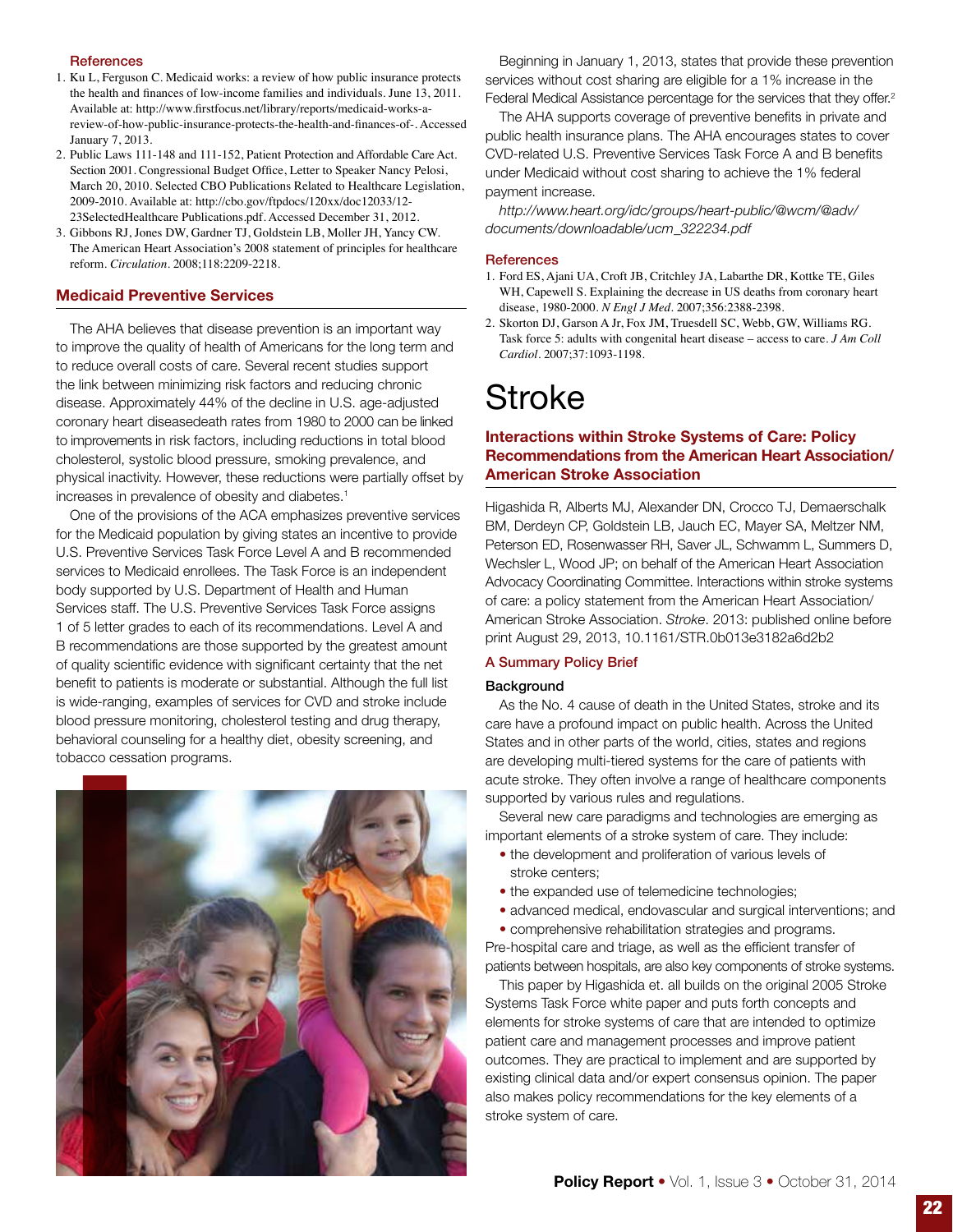# Recommendations

- 1. Public health leaders along with medical professionals and others should assign and implement public education programs focused on stroke systems and the need to seek emergency care in a rapid manner. These programs should be repetitive and should be assigned to reach diverse populations.
	- 1a. EMS leaders in coordination with local, regional and state agencies (and in consultation with medical authorities and local experts) should develop triage paradigms and protocols that ensure that all patients with a known or suspected stroke are rapidly identified and assessed using a validated and standardized instrument for stroke screening. Examples include the FAST (Face, Arm, Speech Test) scale, LAPSS (Los Angeles Pre-Hospital Stroke Screen) or the Cincinnati Pre-Hospital Stroke Scale (CPSS).
- 2. Unless there are compelling mitigating circumstances, in cases where there are several acceptable hospitals in a well-defined geographic region, extra transportation times to reach another facility should be limited to no more than 15–20 minutes. In cases where several hospitals exist, EMS should seek care at the facility capable of offering the highest level of stroke care.
	- 2a. Protocols using pre-hospital EMS notification that a stroke patient is en-route should be used routinely.
- 3. Healthcare authorities, medical leaders and government agencies should support the formation, operations and certification of stroke centers as one proven means to improve patient care outcomes. The stroke centers should publicly report their performances and outcomes.
- 4. Different services within a hospital that may be transferring patients through a continuum of care, as well as different hospitals that may be transferring to other facilities, should establish handoff and transfer protocols and procedures that ensure safe and efficient patient care within and between facilities.
	- 4a. Protocols for inter-hospital transfer of patients should be established and approved beforehand so that efficient patient transfers can be accomplished at all hours of the day and night
		- 5. All hospitals care for stroke patients within a stroke system of care should develop, adopt and adhere to care protocols that reflect current care guidelines as established by national and international professional organizations and state and federal agencies and laws.
- 6. Due to the limited distribution and availability of neurologic, neurosurgical and radiologic expertise, the use of telemedicine/ telestroke resources and systems should be supported by healthcare institutions, governments, payors and vendors as one method to ensure adequate 24/7 coverage and care of stroke patients in a variety of settings.
- 7. Cities, counties and regions are urged to develop an organizational infrastructure and decisionmaking body to assist in addressing care issues, decisionmaking, implementation and problem solving. This is typically in the form of a "Stroke Committee" defined by a region or other overarching body.
	- 7a. All of the elements of a stroke system of care will operate in a highly complex and multidisciplinary environment with many elements and stakeholders, each with their own rules and recommendations. In terms of the many controlling authorities, it is paramount that the best interest of the patient be the primary concern and driving factor when rules and regulations are made and implemented.
- 8. Government agencies and third-party payors are urged to develop and implement reimbursement schedules for patients with acute stroke that reflect the demanding care and expertise that such patients require to achieve an optimal outcome, regardless of whether they receive a specific medication or procedure.
- 9. Each major element of a stroke system of care, as well as the entire system as defined by local regional factors, should develop and implement at least two meaningful quality improvement projects that will result in improved patient care and/or outcomes. 9a. Stroke outcome measures must include adjustments for baseline severity.
- 10. A stroke system of care should ensure that all patients have access to post-stroke care (i.e., discharge planning services, rehabilitation, nursing facilities, medical follow-up) regardless of their financial status or socio-economic background. Such availability will ensure that each patient has the opportunity to achieve a maximum recovery from their stroke, which will ultimately reduce its societal and economic impact.

# Stroke in the United States

Stroke is the No. 4 killer in the United States and the leading cause of long-term disability. As baby boomers age, the problem of stroke among older adults is expected to worsen. With increased rates of stroke, the associated costs of care are projected to increase 25% by 2030.<sup>1</sup> A number of factors can increase the risk of stroke. Although there have been improvements in identifying risk factors and treatments, the ASA, a division of the AHA, urges policymakers to support the following policy recommendations for improving the quality of care that stroke patients receive:

- Support the development and implementation of stroke systems of care, including the use of telemedicine
- Increase the NIH investment in stroke research, which currently constitutes only 1% of the NIH budget
- Improve access to needed stroke care, including rehabilitation *http://www.heart.org/idc/groups/heart-public/@wcm/@adv/ documents/downloadable/ucm\_305054.pdf*

### Top 10 Things to Know: About Heart Disease and Stroke Statistics

*my.americanheart.org/idc/groups/ahamah-public/@wcm/@sop/@ smd/documents/downloadable/ucm\_447447.pdf* 

### Top 10 Things to Know: Million Hearts Initiative for Stroke

*my.americanheart.org/idc/groups/ahamah-public/@wcm/@sop/@ smd/documents/downloadable/ucm\_436056.pdf*

### **Reference**

1. Heidenreich PA, Trogdon JG, Khavjou OA, Butler J, Dracup K, Ezekowitz MD, Finkelstein EA, Hong Y, Johnston SC, Khera A, Lloyd-Jones DM, Nelson SA, Nichol G, Orenstein D, Wilson PW, Woo YJ; on behalf of the American Heart Association Advocacy Coordinating Committee, Stroke Council, Council on Cardiovascular Radiology and Intervention, Council on Clinical Cardiology, Council on Epidemiology and Prevention, Council on Arteriosclerosis, Thrombosis and Vascular Biology, Council on Cardiopulmonary, Critical Care, Perioperative and Resuscitation, Council on Cardiovascular Nursing, Council on the Kidney in Cardiovascular Disease, Council on Cardiovascular Surgery and Anesthesia, and Interdisciplinary Council on Quality of Care and Outcomes Research. Forecasting the future of cardiovascular disease: A policy statement from the American Heart Association. *Circulation*. 2011;123:933-944.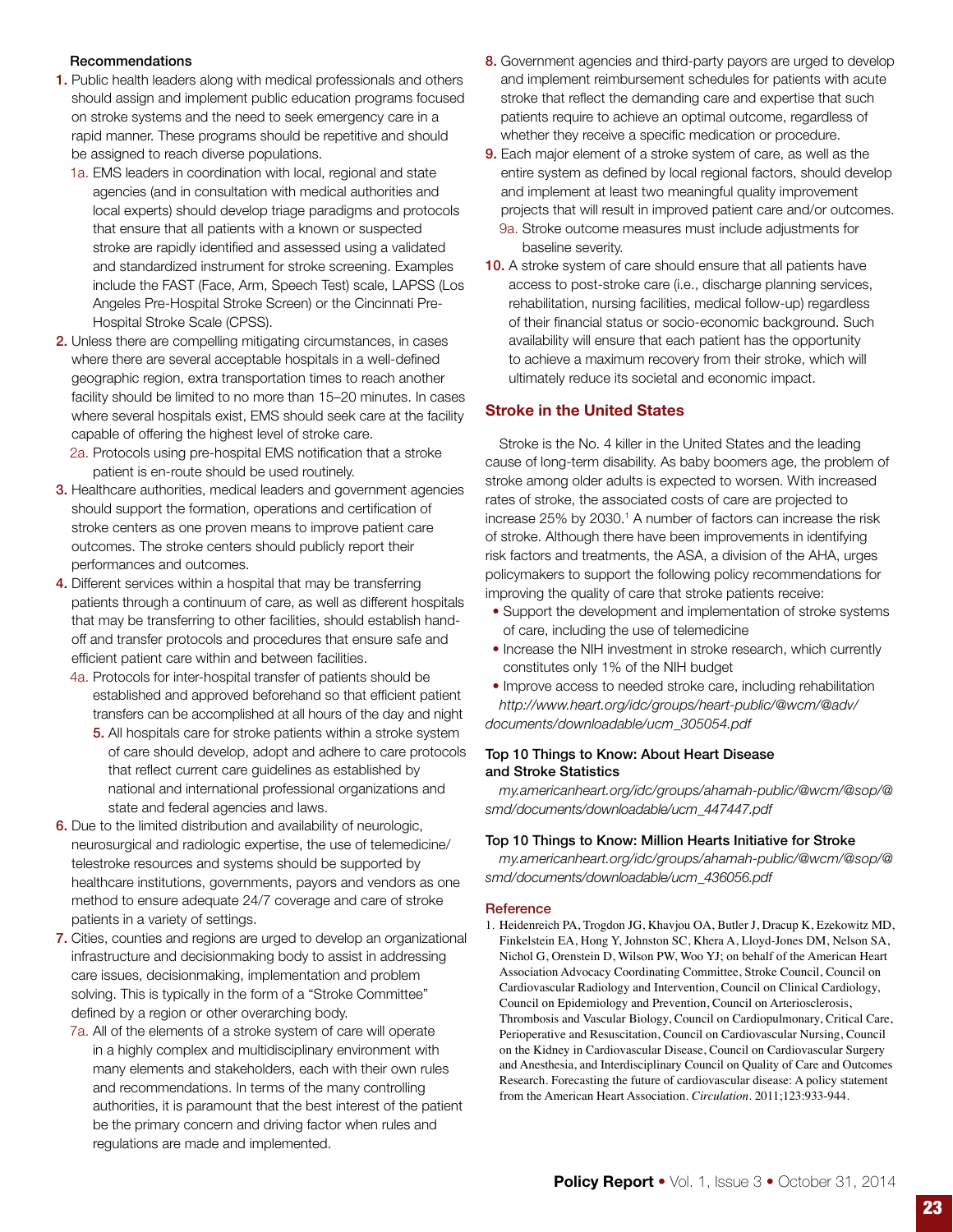# Stroke in Infants, Children, and Youth

Although stroke is often viewed as an illness that mainly afflicts the elderly, it can also affect the young. The risk is greatest in the first year of life, but young adults can also experience a stroke. The common risk factors and symptoms of stroke in the young differ from those in adults, and, as a result, delayed care or misdiagnosis remains common.<sup>1</sup> As a result, the AHA/ASA guidelines for managing stroke in children focus on the prompt recognition and diagnosis of stroke, as well as implementation of steps to reduce the likelihood of a subsequent stroke.

The AHA/ASA advocates for public policies that allow children and young adults with stroke to live fuller, longer lives, including

- More public resources devoted to researching the causes and treatment of pediatric stroke
- Support for the CDC Birth Defects Centers to advance our knowledge of the risk factors of pediatric stroke
- Support for activities to increase awareness among parents, families, caregivers, and healthcare providers about pediatric stroke
- Monitoring of the implementation of healthcare reform to ensure access to adequate, affordable insurance coverage, including coverage for age-appropriate rehabilitative and habilitative services

*http://www.heart.org/idc/groups/heart-public/@wcm/@adv/ documents/downloadable/ucm\_302255.pdf* 

### Top 10 Things to Know: Management of Stroke in Infants and Children

*my.americanheart.org/idc/groups/ahamah-public/@wcm/@sop/ documents/downloadable/ucm\_424052.pdf*

#### **Reference**

1. deVeber G, Roach ES, Riela AR, Wiznitzer M. Stroke in children: recognition, treatment, and future directions. *Semin Pediatr Neurol*. 2000;7: 309-317.

### Primary Stroke Centers

The lack of adequate acute stroke care capabilities in many hospitals endangers the lives of the thousands of Americans who suffer strokes each year. One approach to improving the stroke care infrastructure is the establishment of "stroke centers," ie, hospitals that have the expertise and infrastructure to deliver highquality stroke care.<sup>1</sup> There are 2 types of stroke centers: primary and comprehensive. Primary stroke centers (PSCs) have the ability to stabilize and provide emergency care for patients with acute stroke, whereas comprehensive stroke centers can provide more specialized care for patients with complex strokes. PSCs deliver high-quality care and support stroke systems of care. These qualities allow for the quick and effective triage of stroke patients so that they receive the most timely and appropriate care.

To receive accreditation as a PSC, a hospital must meet certain requirements. Although many states and other entities have developed their own designation process, the AHA/ASA and the Joint Commission have the largest and most well-known accreditation process. This combines the scientific knowledge of the AHA/ASA with the healthcare facility evaluation experience of The Joint Commission. The AHA supports the development and accreditation of PSCs to improve the quality of acute stroke care, support stroke systems of care, and improve access to lifesaving stroke care. Specifically, the AHA encourages states to

• Formally recognize PSC accreditation through legislation or regulation

• Develop comprehensive and coordinated stroke systems of care that recognize PSCs as being a cornerstone to effective systems development

*http://www.heart.org/idc/groups/heart-public/@wcm/@adv/ documents/downloadable/ucm\_438862.pdf* 

#### **Reference**

1. Alberts MJ, Hademenos G, Latchaw RE, Jagoda A, Marler JR, Mayberg MR, Starke RD, Todd HW, Viste KM, Girgus M, Shephard T, Emr M, Shwayder P, Walker MD. Recommendations for the establishment of primary stroke centers. *JAMA*. 2000;283:3102-3109

### Telemedicine Within Stroke Systems of Care

In areas underserved for acute stroke care (ie, where resources are insufficient to provide around-the-clock coverage for a healthcare facility or where travel time and distance to an approved PSC could impede care), telestroke systems should be used to supplement resources.

In underserved areas, telemedicine technology provides specialists with the data necessary to assist clinicians at the bedside in strokerelated decision making for patients.

Barriers to effective telestroke implementation include licensure and liability laws, technology assessment and deployment, community outreach/education, ensuring confidentiality of information shared, and processes of requesting and delivering telemedicine consultations.

The AHA/ASA policy recommendations for implementation of telemedicine within stroke systems of care seek to improve the outcomes of stroke patients, reduce barriers to both patients and healthcare providers, and improve healthcare delivery.

 *http://stroke.ahajournals.org/content/40/7/2635.full.pdf+html* 

### Top 10 Things to Know: Recommendations for Implementation of Telemedicine Within Stroke Systems of Care

*my.americanheart.org/idc/groups/ahamah-public/@wcm/@sop/ documents/downloadable/ucm\_319778.pdf*

# Clinical Registries

Clinical registries are databases of health information on specific clinical conditions, procedures, or populations. They capture clinically important events relevant to a particular population or condition and can be integrated with electronic health records to directly support the evaluation of care delivery and patient outcomes. Registries can broaden knowledge of clinical service patterns, processes, and patient outcomes and can capture valuable, real-time patient data that are not present in an administrative record, which typically only contains claims data or billing information. These can be used in a variety of ways: to monitor certain populations, evaluate trends in the use of certain procedures and the prevalence of certain conditions, or to measure and thereby improve quality of care or safety of protocols/guidelines and certain drugs, therapies, or devices. The AHA supports the use of registries to improve quality of care and help identify risk factors to reduce chronic diseases. Specifically, the AHA

- Urges policy makers to create federal, state, and local CVD and stroke registries to monitor incidence and support the development of relevant quality-improvement initiatives
- Encourages policy makers to use patient-centered, evidencebased, broadly adopted registries like Get With The Guidelines to meet many of the quality-improvement and reporting requirements enacted in healthcare reform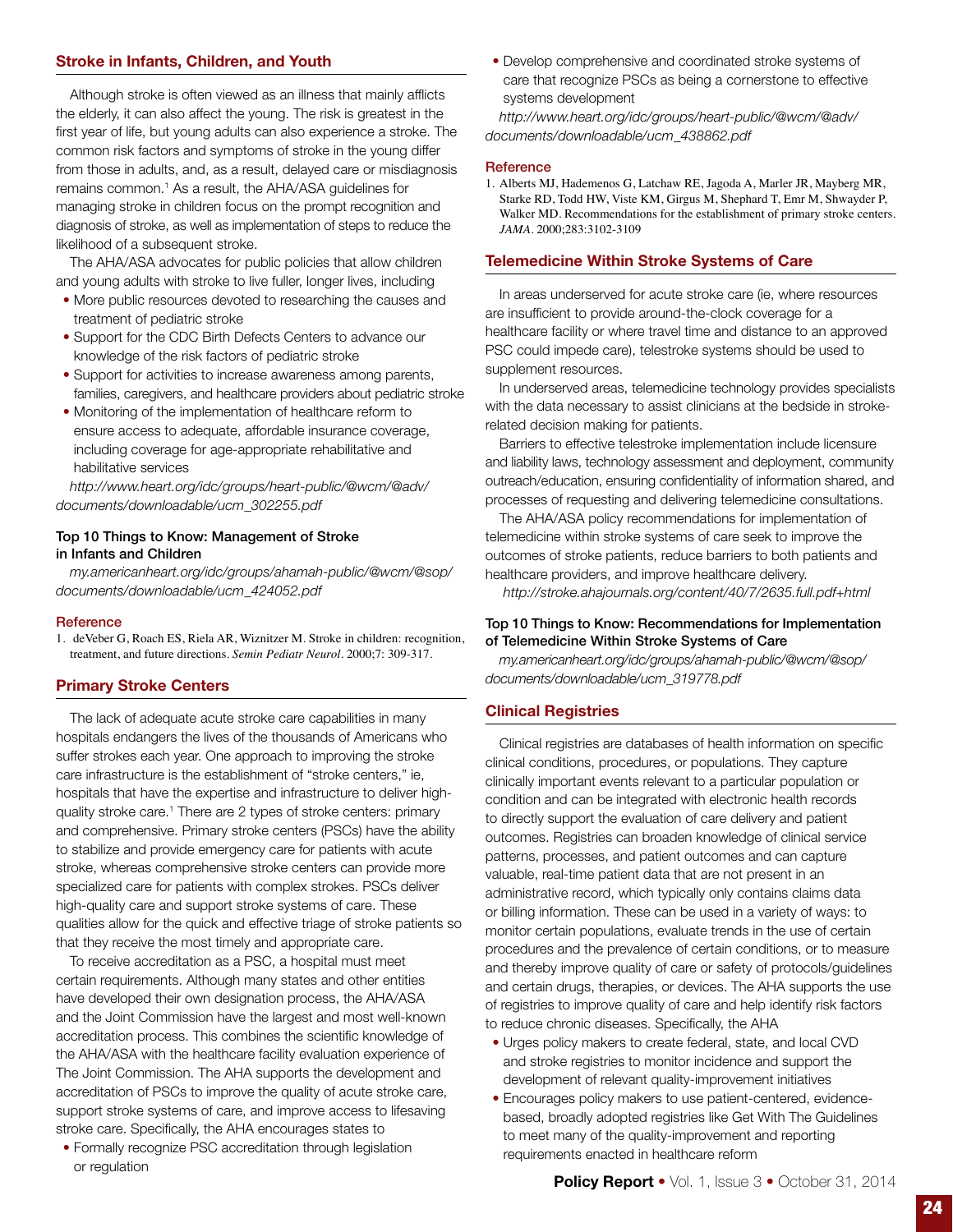• Encourages state officials to establish stroke registries to support high-quality stroke systems of care and mandate reporting *http://www.heart.org/idc/groups/heart-public/@wcm/@adv/ documents/downloadable/ucm\_432451.pdf* 

*http://www.heart.org/idc/groups/heart-public/@wcm/@adv/ documents/downloadable/ucm\_438049.pdf*

# Cardiovascular Care

# Systems of Care for Acute Cardiovascular Conditions

Response time during a cardiovascular event is critical, and incertain cases, it can mean the difference between life and death. Because following certain care processes has proven to improve patient outcomes and can also be cost-effective, the AHA/ASA advocates for resources in states and regions to help facilitate the development of coordinated systems of care for acute cardiovascular conditions, such as stroke, heart attack, and sudden cardiac arrest (SCA).

*http://www.heart.org/idc/groups/heart-public/@wcm/@adv/ documents/downloadable/ucm\_304794.pdf* 

### Top 10 Things to Know: Cardiovascular Disease

*my.americanheart.org/idc/groups/ahamah-public/@wcm/@sop/@ smd/documents/downloadable/ucm\_444447.pdf*

# Rural and Community Access to Emergency Devices: Sudden Cardiac Arrest

In the United States, each year ≈382,800 EMS-treated SCAs occur outside of a hospital setting. On average, just 11% of victims survive.<sup>1</sup> Their survival chances can more than double with immediate cardiopulmonary resuscitation (CPR) or early defibrillation with an automated external defibrillator (AED). For each minute that passes without these, the victim's chances of survival drop dramatically. Training in these skills, particularly in rural communities, can make a significant difference for a victim.

A recent study sponsored in part by the NIH and the AHA shows that most SCAs that occur in public places are "shockable" arrhythmias (those that respond to a shock from an AED), making AEDs in public places highly valuable.<sup>2</sup>

The AHA advocates for increased funding to the Rural and Community Access to Emergency Devices Program, which awards grants to communities to purchase AEDs and funds training for lay rescuers and first responders in their use.

*http://www.heart.org/idc/groups/heart-public/@wcm/@adv/ documents/downloadable/ucm\_301646.pdf* 

### **References**

- 1. AS, Mozaffarian D, Roger VL, Benjamin EJ, Berry JD, Borden WB, Bravata DM, Dai S, Ford ES, Fox CS, Franco S, Fullerton HJ, Gillespie C, Hailpern SM, Heit JA, Howard VJ, Huffman MD, Kissela BM, Kittner SJ, Lackland DT, Lichtman JH, Lisabeth LD, Magid D, Marcus GM, Marelli A, Matchar DB, McGuire DK, Mohler ER, Moy CS, Mussolino ME, Nichol G, Paynter NP, Schreiner PJ, Sorlie PD, Stein J, Turan TN, Virani SS, Wong ND, Woo D, Turner MB; on behalf of the American Heart Association Statistics Committee and Stroke Statistics Subcommittee. Heart disease and stroke statistics—2013 update: a report from the American Heart Association. *Circulation*. 2013;127:e6-e245.
- 2. Weisfeldt ML, Everson-Stewart S, Sitlani C, Rea T, Aufderheide TP, Atkins DL, Bigham B, Brooks SC, Foerster C, Gray R, Ornato JP, Powell J, Kudenchuk PJ, Morrison LJ; Resuscitation Outcomes Consortium Investigators. Ventricular tachyarrhythmias after cardiac arrest in public versus at home. *N Engl J Med*. 2011;364:313-321.

# Congenital Heart Defects in Children, Youth, and Adults

CVD is often viewed as a problem for adults; however CHDs are the most common birth defect in the United States and are the leading killer of infants with birth defects. Despite their prevalence, thanks to advances in detection, research, and technology, more children with CHD are surviving into adulthood. Most CHD patients will require follow-up care during their lives, and, in some cases, subsequent surgeries. The AHA advocates for policies that will help survivors of congenital heart defects as they grow into adults, including

- More public resources devoted to researching the causes and treatment of CHD throughout the lifespan, along with specialized programs of care needed for children and adults with CHD.
- Support for the CDC Birth Defects Centers to advance our knowledge of the preventable causes of CHD
- Support for activities across the lifespan, including research in transition of care; increasing awareness among parents, families, and healthcare providers about CHDs; and improving understanding of healthcare utilization, costs, and needs for the growing adult population<sup>1</sup>
- Improved access to preconception and prenatal care for women of reproductive age to reduce modifiable risk factors for CHDs
- Effective screening for congenital heart defects in newborns before they are discharged from a hospital/birthing center *http://www.heart.org/idc/groups/heart-public/@wcm/@adv/ documents/downloadable/ucm\_304875.pdf*

### Top 10 Things to Know: Neurodevelopmental Outcomes in Children With Congenital Heart Disease: Evaluation and Management

*my.americanheart.org/idc/groups/ahamah-public/@wcm/@sop/@ smd/documents/downloadable/ucm\_442159.pdf*

### **Reference**

1. Warnes CA, Williams RG, Bashore TM, Child JS, Connolly HM, Dearani JA, del Nido P, Fasules JW, Graham TP Jr, Hijazi ZM, Hunt SA, King ME, Landzberg MJ, Miner PD, Radford MJ, Walsh EP, Webb GD. ACC/AHA 2008 guidelines for the management of adults with congenital heart disease: a report of the American College of Cardiology/American Heart Association Task Force on Practice Guidelines (Writing Committee to Develop Guidelines on the Management of Adults With Congenital Heart Disease). *Circulation*. 2008;118;e714-e833.

# Reducing Barriers to Implementation of Bystander CPR

A victim's chances of surviving an SCA improve when the 4 main actions in the AHA Chain of Survival are followed:

- 1. Early recognition of the emergency and activation of EMS
- 2. Early bystander CPR
- **3.** Early delivery of shock(s) from a defibrillator if indicated
- 4. Early advanced life support and postresuscitation care

Because it can take time for EMS personnel to reach a victim, the actions taken by bystanders in the first few minutes of an SCA are critical. Although the majority of cardiac arrests occur at home, the presence of trained and willing rescuers and the availability of an AED are critical regardless of whether the cardiac arrest occurs in a public place or at home. Despite evidence that bystander-initiated CPR can markedly improve outcomes for a victim of SCA, there is still a low rate of its use. Any hesitation, even by those who are trained, can make a difference between life and long-term disability or even death for a victim. The fear of failure is the most common concern cited by bystanders.<sup>1</sup>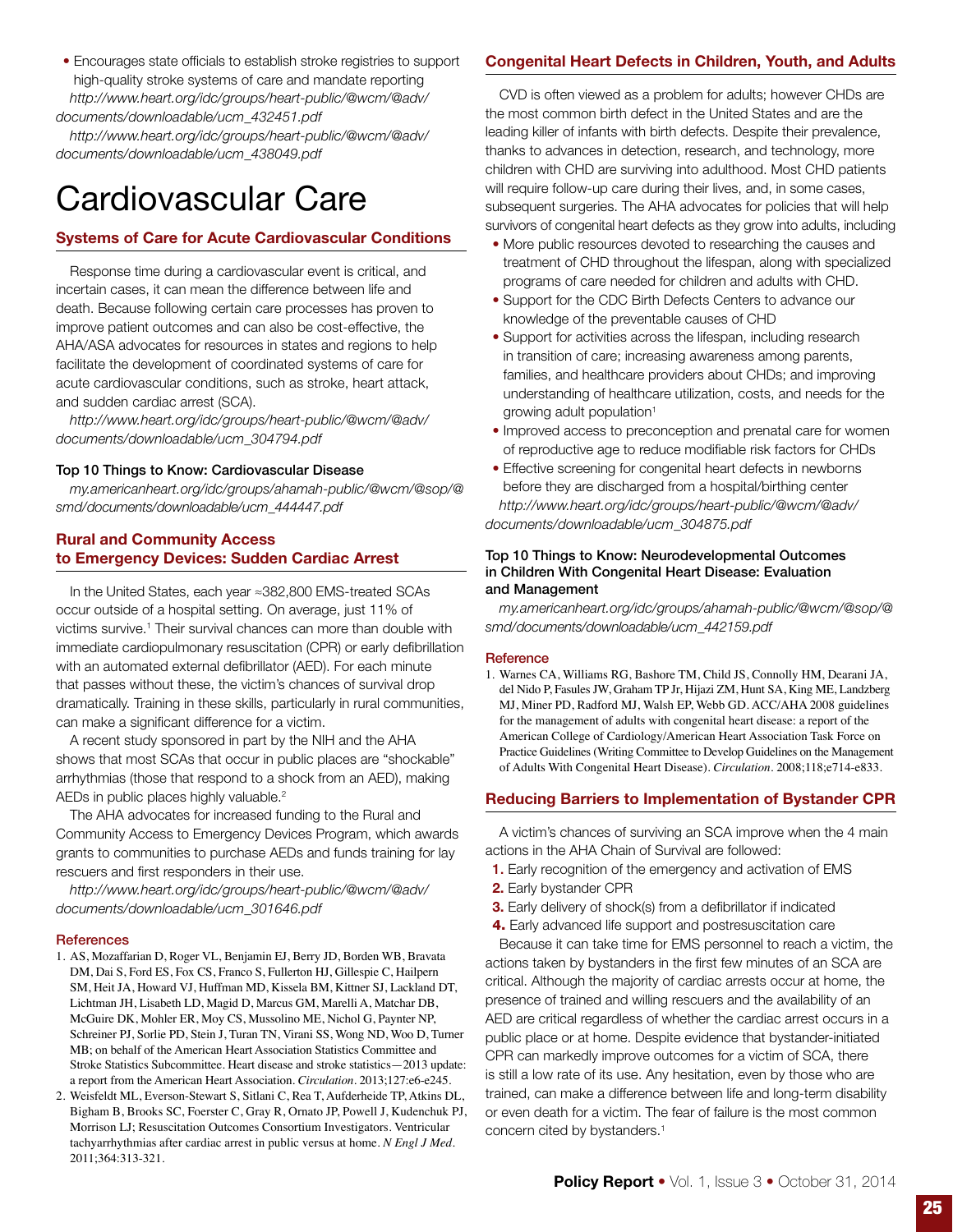

As a result, the AHA recommends several ways to increase rates of bystander CPR performed:

- Broaden CPR/AED training in public places and create telephone dispatcher-assisted CPR training. This is particularly useful because of the large number of cardiac arrests that occur at home.
- Provide reassurance for bystanders. Increase awareness of Good Samaritan legislation.
- Encourage the use of hands-only (compression-only) CPR for the untrained rescuer. It is easier to perform and can be readily guided by telephone dispatchers.

*http://circ.ahajournals.org/content/117/5/704*

### **References**

1. Swor R, Khan I, Domeier R, Honeycutt L, Chu K, Compton S. CPR training and CPR performance: do CPR-trained bystanders perform CPR? *Acad Emerg Med*. 2006;13:596-601.

### Drug Formularies

A drug formulary is a compilation of drugs or drug products approved by a healthcare facility, healthcare system, payer, or third party for its safety and effectiveness. The approving group must be familiar with FDA terminology, the generics approval process, and the current regulatory issues surrounding bioequivalence or biosimilars. The AHA addresses several issues, including therapeutic substitution, therapeutic interchange, and generic substitution to preserve medication access for CVD and stroke patients and their well-being.

*http://www.heart.org/idc/groups/heart-public/@wcm/@adv/ documents/downloadable/ucm\_435977.pdf* 

# Coronary Arterial Calcification and Carotid Intima-Media Thickness Screenings Among Asymptomatic Adults

To reduce the high morbidity and heavy financial burden of coronary heart disease 4 states have recently proposed or passed legislation mandating that health insurers offer coverage of certain imaging tests to screen asymptomatic adults for risk of CHD. These include scans to determine the amount of coronary artery calcification and ultrasound screenings to assess the thickness of

arterial walls by measuring carotid intima-media thickness, both of which are markers for CHD risk. The AHA thinks it is important to identify persons at risk for developing CHD, particularly those at intermediate risk; however, there is currently not enough evidence to support the clinical usefulness of the widespread screening of asymptomatic adults. Until stronger and more granular evidence is established for the efficacy of coronary artery calcification scans and carotid intima-media thickness ultrasound screenings for CHD in the asymptomatic adult population, the AHA does not support state efforts to mandate coverage for these CHD screening methods. Instead, the AHA recommends that individual patients discuss alternative guideline-recommended CHD screening options with their physicians and make decisions that are consistent with the best available information based on the current science.

*http://www.heart.org/idc/groups/heart-public/@wcm/@adv/ documents/downloadable/ucm\_437479.pdf* 

# Percutaneous Coronary Intervention Without Surgical Backup

Percutaneous coronary intervention (PCI), more commonly known as angioplasty, is a procedure that uses a small balloon inserted with a catheter to widen coronary arteries that have been narrowed by cholesterol build-up. Initially, PCI was performed at clinical sites with surgical backup because complication rates and rates of urgent surgery were high; however, as techniques, experience, and technology improved, the need for emergency surgery declined. Currently, rates for emergency cardiac surgery resulting from PCI procedures are 0.2%. PCI is lifesaving in patients with acute ST-segment elevation myocardial infarction and has been shown to improve quality of life when performed electively in appropriate patients. Consequently, many clinical care centers are interested in knowing more about performing PCI without surgical backup. There is presently no nationwide consensus on the practice; allowing or preventing PCI without surgical backup varies from state to state.

The AHA believes certain criteria must be considered if states wish to pursue policy allowing PCI without surgical backup.

*http://www.heart.org/idc/groups/heart-public/@wcm/@adv/ documents/downloadable/ucm\_437472.pdf*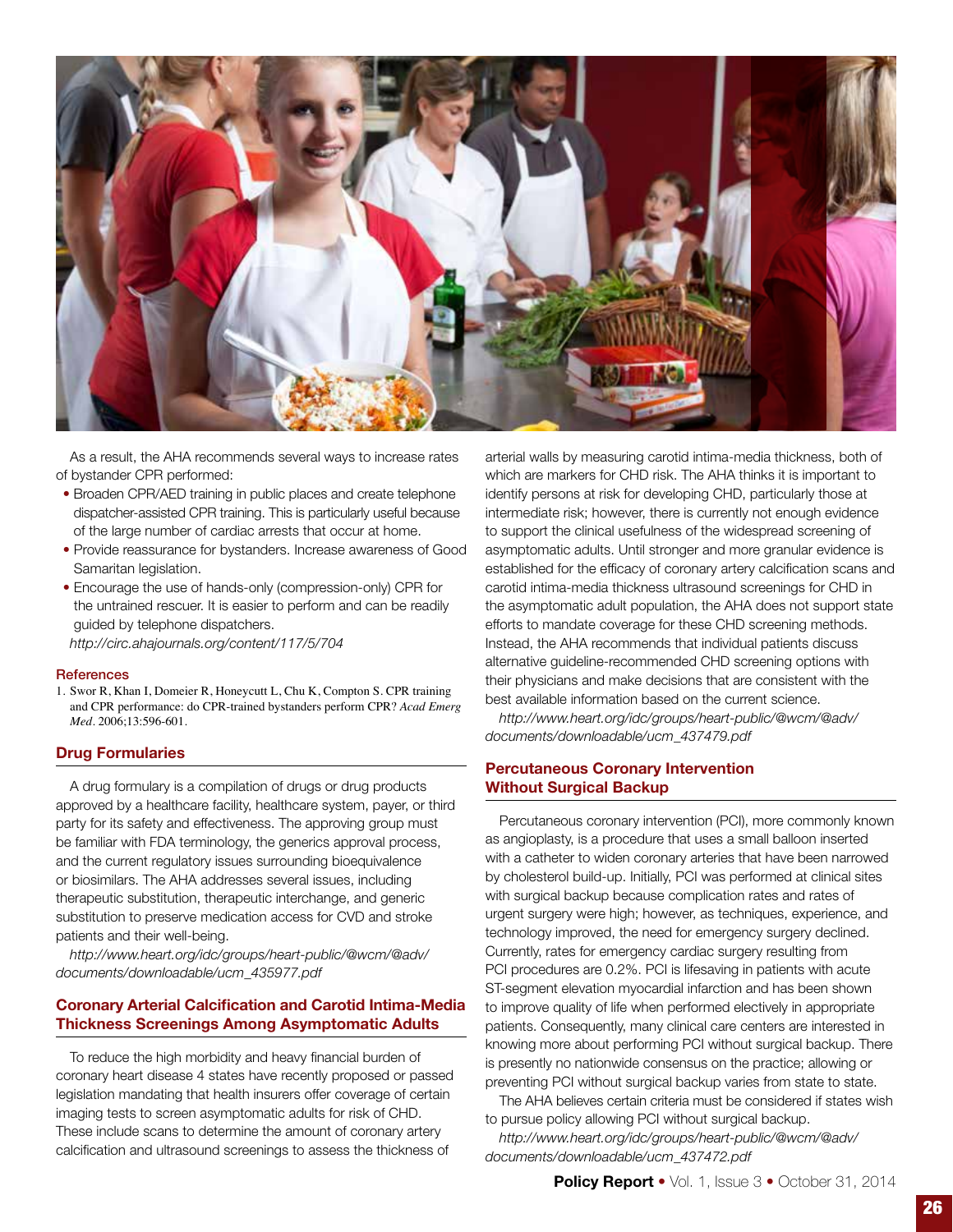# Quality of Care

# Forecasting the Future of Cardiovascular Disease in the United States: An Update

To prepare for future cardiovascular care needs, the American Heart Association developed a methodology to project the prevalence and future costs of care for hypertension, coronary heart disease, heart failure, stroke and all other CVD through 2030 (Heidenreich et al., 2011). In 2012, the indirect and direct cost estimates were further disaggregated by type of service (hospital, physician, home health, nursing home, prescriptions.)

The AHA updated the projections to reflect more recent available data for some key sources. These included:

- 2006-2010 Medical Expenditure Panel Survey
- 1999-2010 National Health and Nutrition Examination Survey
- 2010 Census and projections
- 2012 Annual Social and Economic Supplement, Current Population Survey
- 2012 Congressional Budget Office Long-Term Budget Outlook projections of per capital increases in health care costs
- 2012 "Expectancy Data, The Dollar Value of a Day: 2011 Dollar Valuation"
- 2010 Multiple Cause of Death from CDC WONDER system

The projections assume no change in policy but do reflect changing demographics as well as revised assumptions about per capita health care cost growth. They illustrate what is likely to happen to CVD prevalence and costs if no change to current policy is made and no further action is taken to reduce the disease and economic burden of CVD. They also serve as a useful baseline to gauge the success of current and future CVD policy.

# **Highlights**

- $\bullet$  By 2030, 43.9% of the U.S. population  $-$  122 million people  $$ will have some form of CVD.
	- By 2030, 43% of men and 45% of women will have some form of CVD, and blacks suffer at higher rates than whites and Hispanics.
	- Hypertension, which impacted 38 percent of adult Americans in 2013, is the most common form of cardiovascular disease, but it's not the fastest growing. Between 2013 and 2030, heart failure and stroke will each increase by about 20% due largely to the aging of the population.
- Between 2013 and 2030, real (2012\$) total direct medical costs of CVD are projected to more than double, from \$415 billion to \$918 billion.
- Real indirect costs (due to lost productivity) for all CVD are estimated to increase from \$189 billion in 2013 to \$290 billion in 2030, an increase of 53%.
- The combined costs are projected to exceed \$1.1 trillion by 2030. – Annual CVD costs for persons age 65 to 79 are projected to increase by a whopping 144 percent, from \$215 billion in 2013 to \$524 billion per year in 2030.

These findings indicate CVD prevalence and costs are projected to increase substantially. Effective prevention strategies are needed to limit the growing burden of CVD.

# Key Changes

Total projected costs of CVD in 2030 increased by about 10% since the initial analysis (Heidenreich et al., 2011). Cost projections changed the most for CHD (+40%), HF (-45%), and stroke (+38%). This was driven primarily by a large increase in the "treated prevalence" of CHD and stroke in the Medical Expenditures Panel Survey condition files.

In 2008, MEPS changed the way they coded conditions to

# Table 1. Projections of Crude CVD Prevalence (%), 2010–2030 in the United States

| Year                       | All CVD*                 |        | <b>Hypertension</b> |        | <b>CHD</b> |        | <b>HF</b> |        | <b>Stroke</b> |        |
|----------------------------|--------------------------|--------|---------------------|--------|------------|--------|-----------|--------|---------------|--------|
|                            | Original                 | Update | Original            | Update | Original   | Update | Original  | Update | Original      | Update |
| 2010                       | 36.9                     |        | 33.9                |        | 8.0        |        | 2.8       |        | 3.2           |        |
| 2015                       | 37.8                     | 41.0   | 34.8                | 38.8   | 8.3        | 6.8    | 3.0       | 2.3    | 3.4           | 3.0    |
| 2020                       | 38.7                     | 42.0   | 35.7                | 39.7   | 8.6        | 7.1    | 3.1       | 2.5    | 3.6           | 3.2    |
| 2025                       | 39.7                     | 42.9   | 36.5                | 40.6   | 8.9        | 7.5    | 3.3       | 2.7    | 3.8           | 3.4    |
| 2030                       | 40.5                     | 43.9   | 37.3                | 41.4   | 9.3        | 7.8    | 3.5       | 2.8    | 4.0           | 3.6    |
| % Change<br>(2015 to 2030) | $\overline{\phantom{0}}$ |        |                     |        | 12         | 15     | 17        | 22     | 18            | 20     |

Table 2. Projected Direct (Medical) Costs of CVD, 2010–2030 (in Billions 2012\$) in the United States

| Year                          | All CVD <sup>*</sup> |        | <b>Hypertension</b> |        | <b>CHD</b> |        | <b>HF</b> |        | Stroke   |        | <b>Hypertension</b><br>as Risk Factort |        |
|-------------------------------|----------------------|--------|---------------------|--------|------------|--------|-----------|--------|----------|--------|----------------------------------------|--------|
|                               | Original             | Update | Original            | Update | Original   | Update | Original  | Update | Original | Update | Original                               | Update |
| 2010                          | \$278                |        | \$71                |        | \$36       |        | \$25      |        | \$29     |        | \$133                                  |        |
| 2015                          | \$365                | \$456  | \$93                | \$112  | \$48       | \$102  | \$33      | \$16   | \$39     | \$66   | \$174                                  | \$180  |
| 2020                          | \$480                | \$576  | \$121               | \$140  | \$63       | \$129  | \$44      | \$21   | \$52     | \$85   | \$227                                  | \$225  |
| 2025                          | \$634                | \$730  | \$158               | \$175  | \$83       | \$165  | \$59      | \$27   | \$71     | \$110  | \$300                                  | \$284  |
| 2030                          | \$834                | \$918  | \$204               | \$216  | \$109      | \$209  | \$79      | \$34   | \$97     | \$141  | \$397                                  | \$357  |
| % Change<br>(2015 to<br>2030) | 128                  | 101    | 119                 | 93     | 127        | 105    | 139       | 113    | 149      | 114    | 128                                    | 98     |